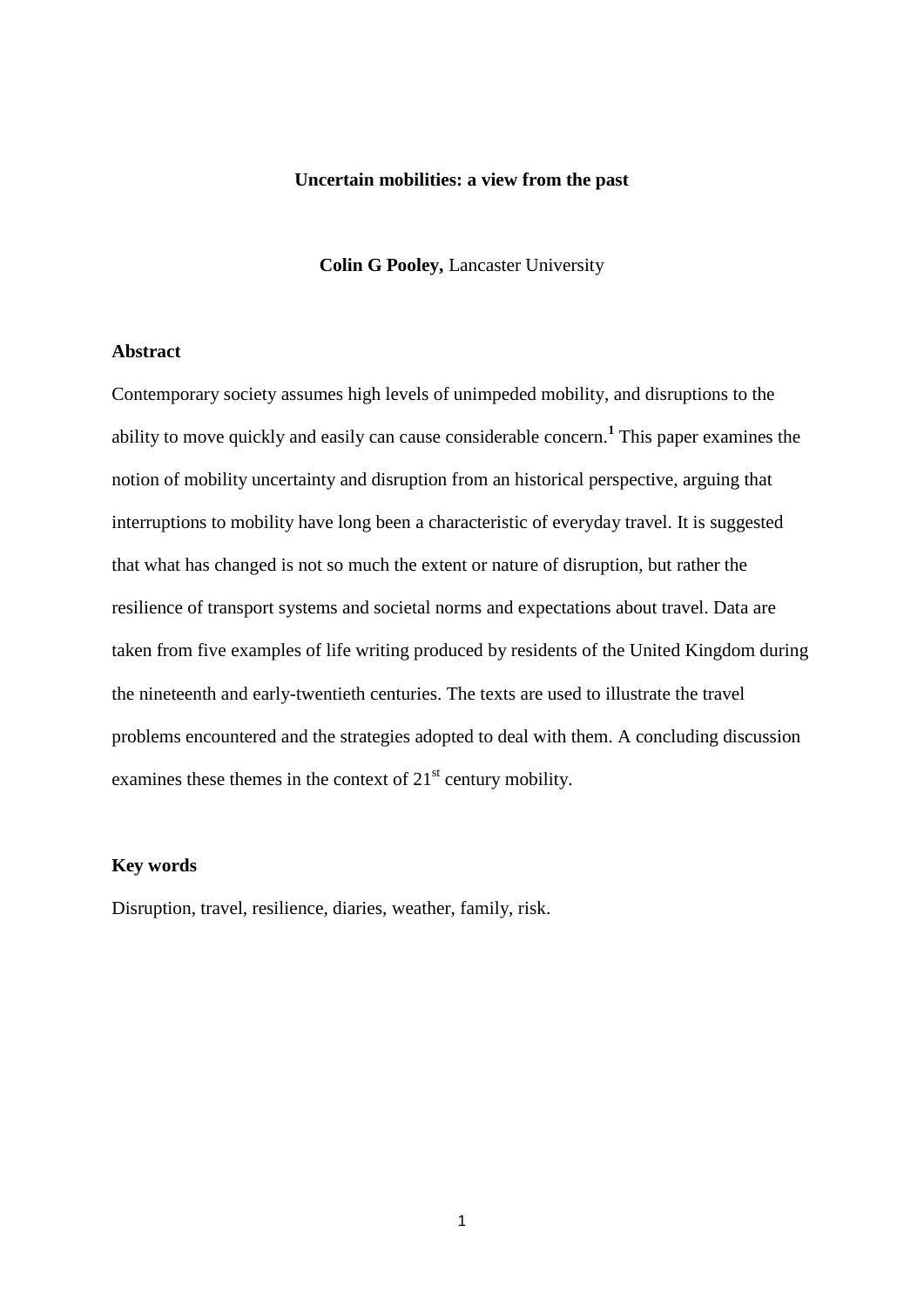# **Introduction: continuity or change**

One implication of the 'new mobilities paradigm',<sup>2</sup> however it is interpreted or applied, is that it must represent something new. This newness can be reflected in a number of different ways: how much and by what means we travel and communicate; the ways in which mobility is embedded in and productive of social, economic and cultural life; and the expectations that we have about which mobilities are available and what they deliver.<sup>3</sup> Based on the premise that contemporary society has become increasingly mobility-dependent through both physical and virtual means of travel and communication, 4 there has recently been increased attention focused on what happens when these mobilities are disrupted in some way. One event that drew particular attention to this problem was the Icelandic ash cloud in  $2010<sup>5</sup>$  but there are many other less dramatic ways in which the ability to move as and when one wishes can be disrupted on an everyday basis. These can include the impacts of extreme weather, industrial action, technological failures and family crises amongst other circumstances. <sup>6</sup> As our lives become increasingly dependent on, and expectant of, unfettered mobility, locked within multiple systems of movement, adjusting to (temporary) immobility can prove problematic.<sup>7</sup>

Recent research has begun to explore the implications of immobility, the tensions between mobility and stability, how lack of access to physical or virtual mobilities can disrupt everyday lives, and how such events are accommodated and circumvented. $8$  In some cases this is constructed within a framework of practice theory, drawing on the work of Goffman and others on the practices of everyday life.<sup>9</sup> Mobility disruptions can challenge normal expectations of how everyday life should function and thus create new problems of accommodation and circumvention. At the same time new forms of mobile communication allow instant access to information, alternative routes, contact with friends or relatives and, crucially, more control over many aspects of everyday life.<sup>10</sup> In theory, this should make it easier to adjust schedules to cope with travel delays and disruptions, or to use technology to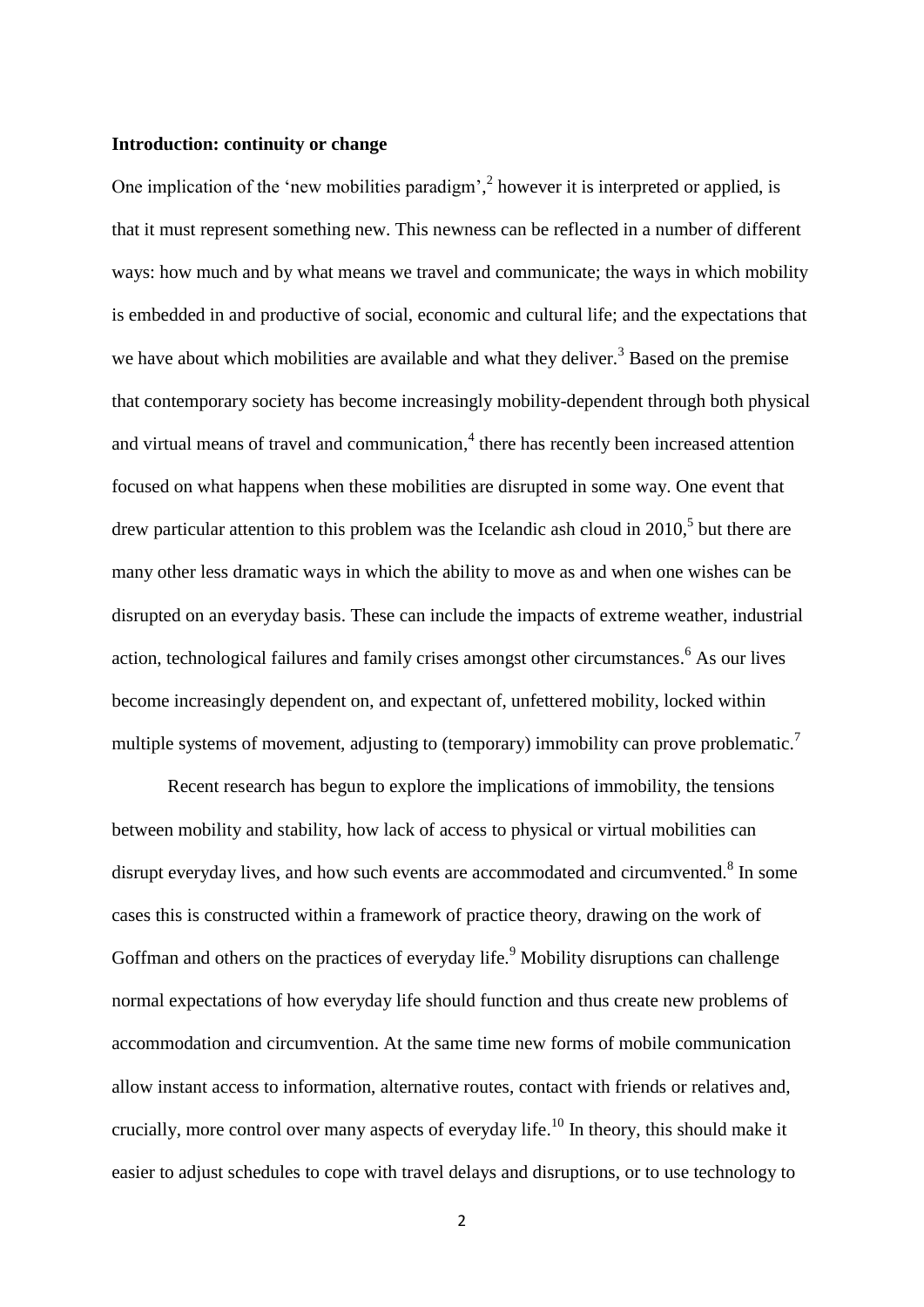substitute for physical movement.<sup>11</sup> However, there is only limited evidence that new forms of communication are actually reducing the demand for travel. $12$ 

This paper takes these contemporary trends as a starting point but adds a distinctive historical perspective. First, the extent and nature of travel in the past is examined: it is argued that although some things have changed there is also much continuity between the past and the present, and that not everything about twenty-first century mobility is new. Second, the paper explores the theme of mobility disruption and argues that rather than being a recent phenomenon the interruption of everyday mobility has been a normal part of travelling for most of history: dealing with disruption was an anticipated part of the practice of everyday movement. It is suggested that what have changed are the expectations that we place on mobility and, to some extent, the resilience of the systems of transport that we use, such that our everyday travelling practices now find it harder to accommodate uncertainty and disruption despite the availability of mobile communication systems. The paper uses selected examples to discuss these apparently contradictory trends in the context of travel and communication over the past two centuries. Although the evidence used in this paper is drawn from the United Kingdom the themes discussed have much wider application.

#### **The evidence**

Data used in this paper come from the analysis of a series of diaries and life histories that have been collected in the context of other research projects. These provide rich sources for studying everyday practices in the past, but there are a number of problems that must be borne in mind. First, diaries and life histories are two very different forms of life writing. The former should provide a more detailed day-to-day account whereas the latter provide an edited and constructed story about the author's life. Frequently these are constructed around a narrative of struggle and self-improvement, and are used to justify past actions.<sup>13</sup> There are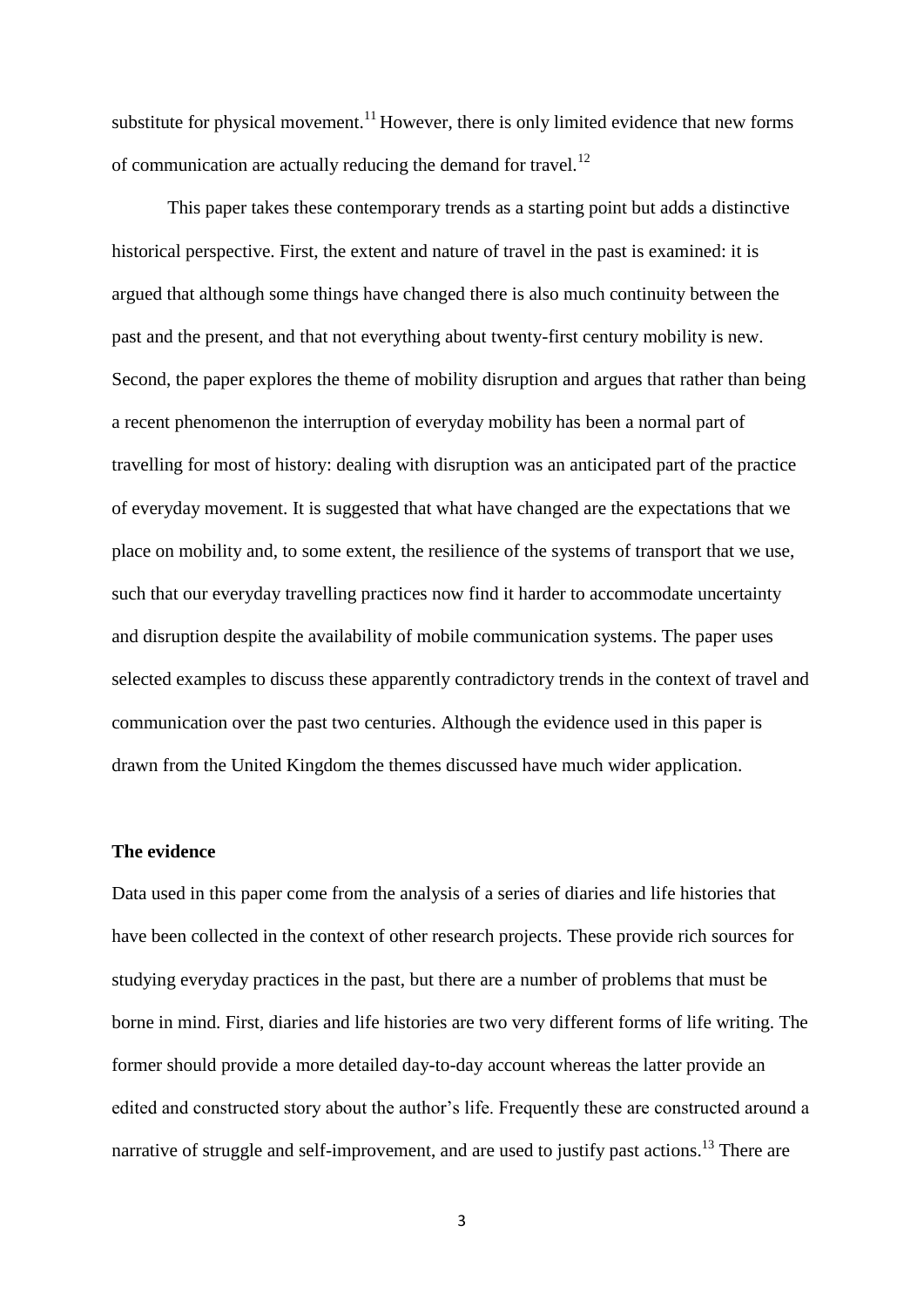also gender differences in life writing with autobiographies and life histories most often written by men but diaries more often kept by (and surviving for) women. It can be argued that this reflects the different social roles occupied by men and women in the past, with life histories more in keeping with the public sphere of men and the more intimate diary form conforming to the private (domestic) sphere that most women were meant to inhabit.<sup>14</sup> In all life writing we obviously only have information on those things that the authors chose to record: it can be suggested that the more immediate diary should provide a better record of everyday travel and its disruptions than the life history written later in life, when such events may have receded from the memory and may be viewed as much less significant than they were at the time. For these reasons I focus mainly on diary evidence, or on life histories clearly compiled from diaries.

Five main items of life writing are used in this paper, all written by residents of the United Kingdom: the Diary of Elizabeth Lee covering the period  $1884-92$ , <sup>15</sup> the diary of Rhona Little (with most detail 1937-42),<sup>16</sup> the 'diary' of John James (written as a life history from his diaries covering his life from  $1822-1880$ ,<sup>17</sup> the life history of Henry Jaques (also written up from diaries) covering the period  $1842-1900$ , <sup>18</sup> and the diary of Joseph Yates  $(1826-96)$ .<sup>19</sup> By definition diaries and life histories are written by those who are both literate and have the time to write. They rarely exist (or survive) for the poorest in society and are much more common among elites. The five writers used in this research, while not the poorest, were certainly not elite and could be seen to represent ordinary men and women from the skilled working class and the lower middle class. John James came from Cornwall and worked most of his life in mining as an engineer and (eventually) mine manager in both Cornwall and overseas; Henry Jaques was principally a shirt maker in the East End of London, but also worked as a travelling salesman for a London clothing company; and Joseph Yates was apprenticed at the age of 12 to be a clerk. Elizabeth Lee was the daughter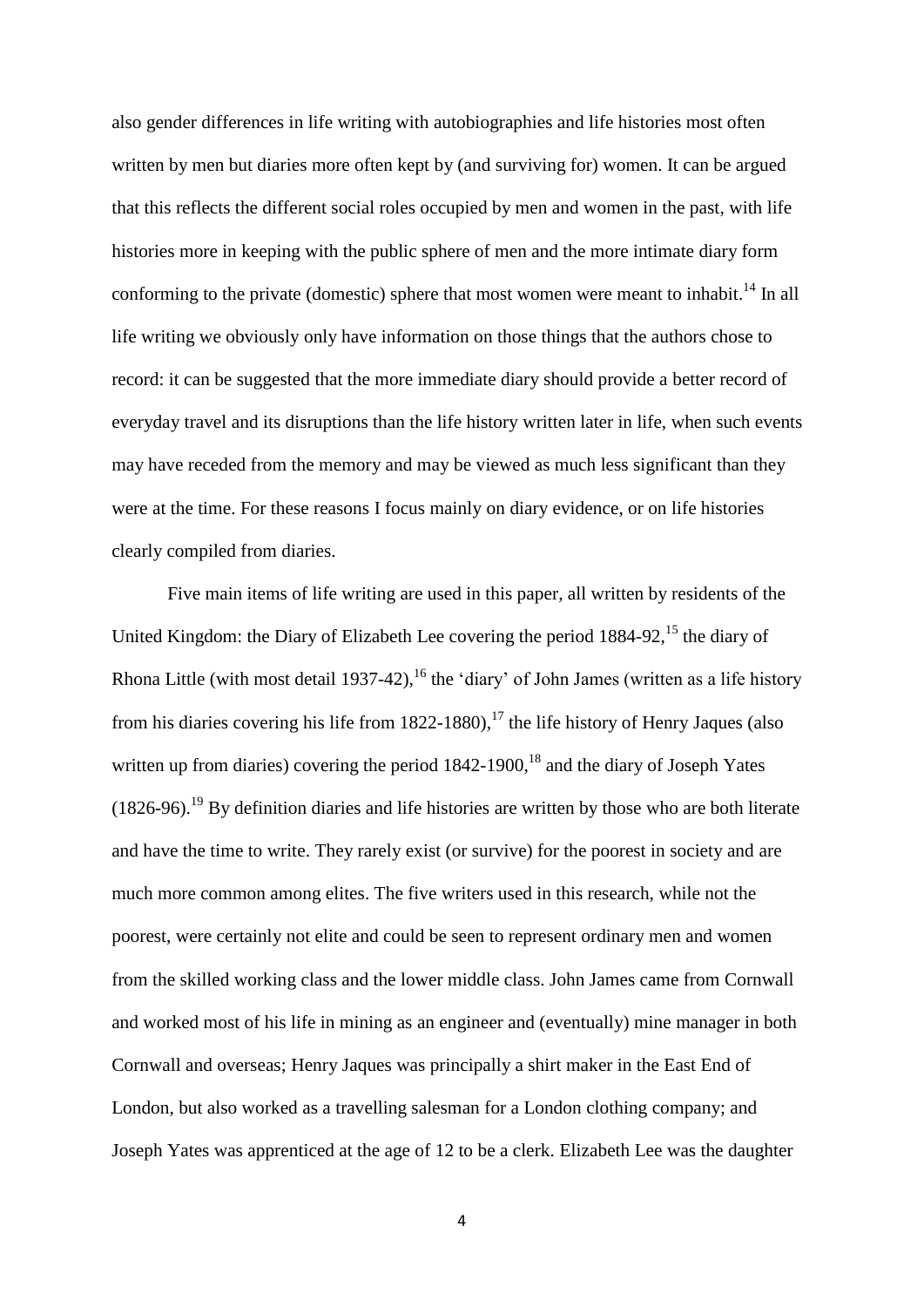of a Birkenhead (Merseyside) businessman who owned (with a partner) two gentlemans' outfitters in the town. In common with many women of her class she did not have paid employment but assisted in the shop from time to time and undertook domestic duties. Finally, Rhona Little left Northern Ireland as a teenager to take work as a typist in London where she lived throughout the period of the diary. They reflect experiences of travelling in many different locations over more than a century. In this paper selected extracts related to everyday travel are used to explore both the nature of movement and the extent and impact of disruptions to their everyday routines.

### **Everyday travel in the past**

What do we know about everyday mobility in the past? Although some travel was obviously slower than today (though from the mid-nineteenth century travel by train provided relatively rapid transit over longer distances), it is clear that both the ability and expectation to be able to travel was firmly embedded in everyday social, economic and cultural life. In their different ways all the writers lived highly mobile lives. John James travelled extensively in England and also worked in at least six different countries; Henry Jaques moved freely around London and travelled over much of England in connection with his work; Elizabeth Lee travelled (often alone) over much of Merseyside and undertook longer journeys to visit family and for holidays and outings; and Rhona Little deliberately explored London on foot and by public transport after her arrival from Northern Ireland, and regularly made the journey back to her family. These themes are illustrated in a selection of extracts from the life history of Henry Jaques.

He spent his honeymoon at his aunt's house in the village of Shorne in Kent and described travelling some 42km on foot and by train to London to supervise the completion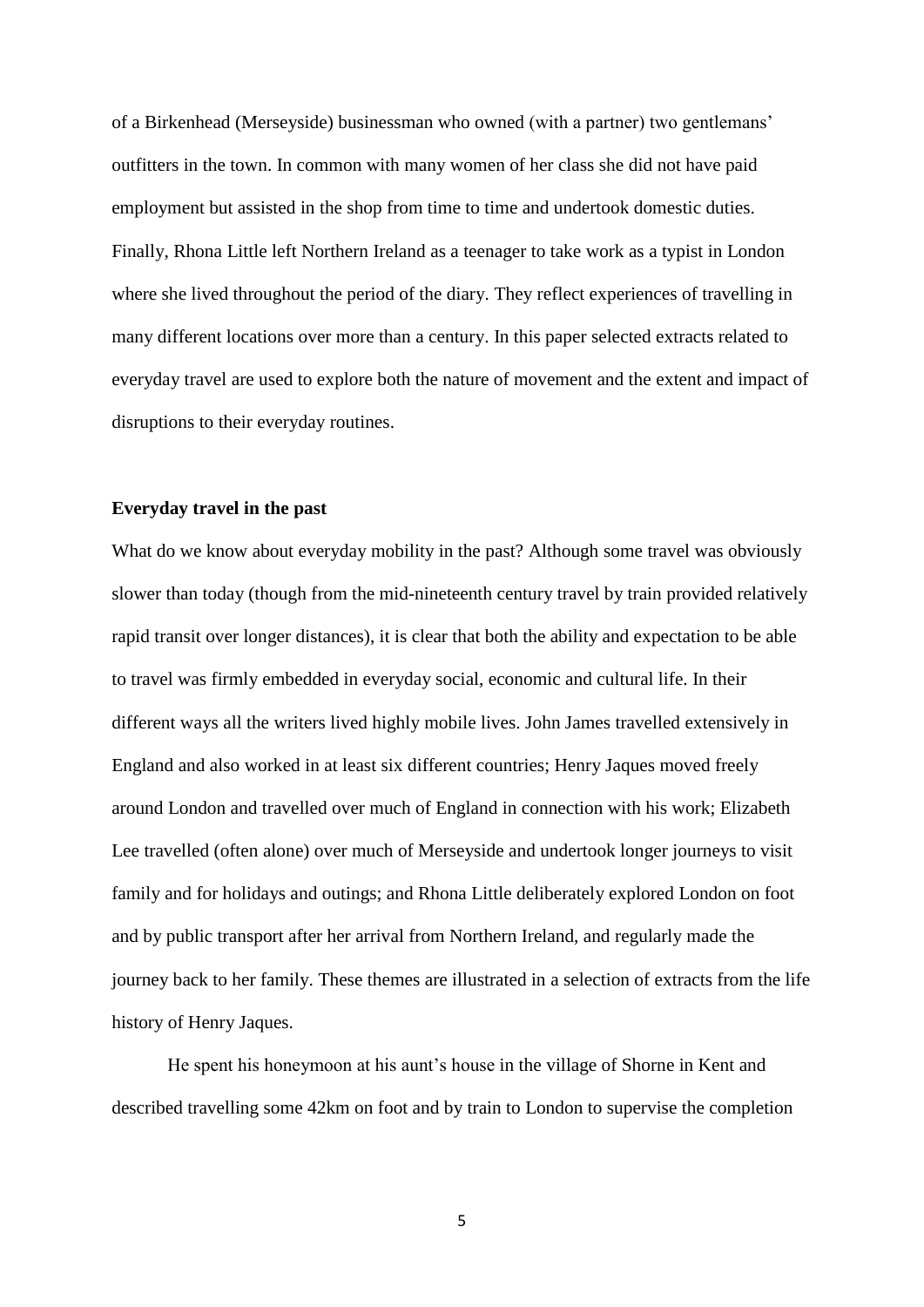of his new shop. The journey was tiring but mostly unproblematic apart from one occasion when he took a wrong turn:

During the 10 days spent at Shorne I had to make several trips to Mile End to help hasten on the completion of the shop. Leaving for London early in the morning and returning late at night, every time walking those weary four miles across the fields. One night I was later than usual. It was very dark and I took the wrong path, finally finding myself at Thorp I arrived at "Hanbury Cottage" at about 11 o/c having covered 7 miles instead of four. $^{20}$ 

Later in life Jaques worked periodically as a buyer (in the tie department of a London firm), and also as a travelling salesman in both South-East England and further afield. A series of entries demonstrate the extent to which he travelled regularly, but also the fact that as he got older he found travel, and especially carrying a heavy bag of samples, tiring.

In the course of my business duties I had to go to many of the manufacturing centres in the northern provinces buying in most of the dry goods markets – Manchester, Glasgow, Belfast etc. $^{21}$ 

The daily effort, involving long tedious walks between the many short drives by bus and train, the heavy weight of the bag, sometimes supplemented by a parcel in addition … I rode as much as possible, but even the walk of a mile with a bag, parcel and umbrella made the work hard.<sup>22</sup>

Later in life, as Jaques became slightly more affluent, he also took regular holidays, usually travelling by trap and train in southern England. There is no sense from this life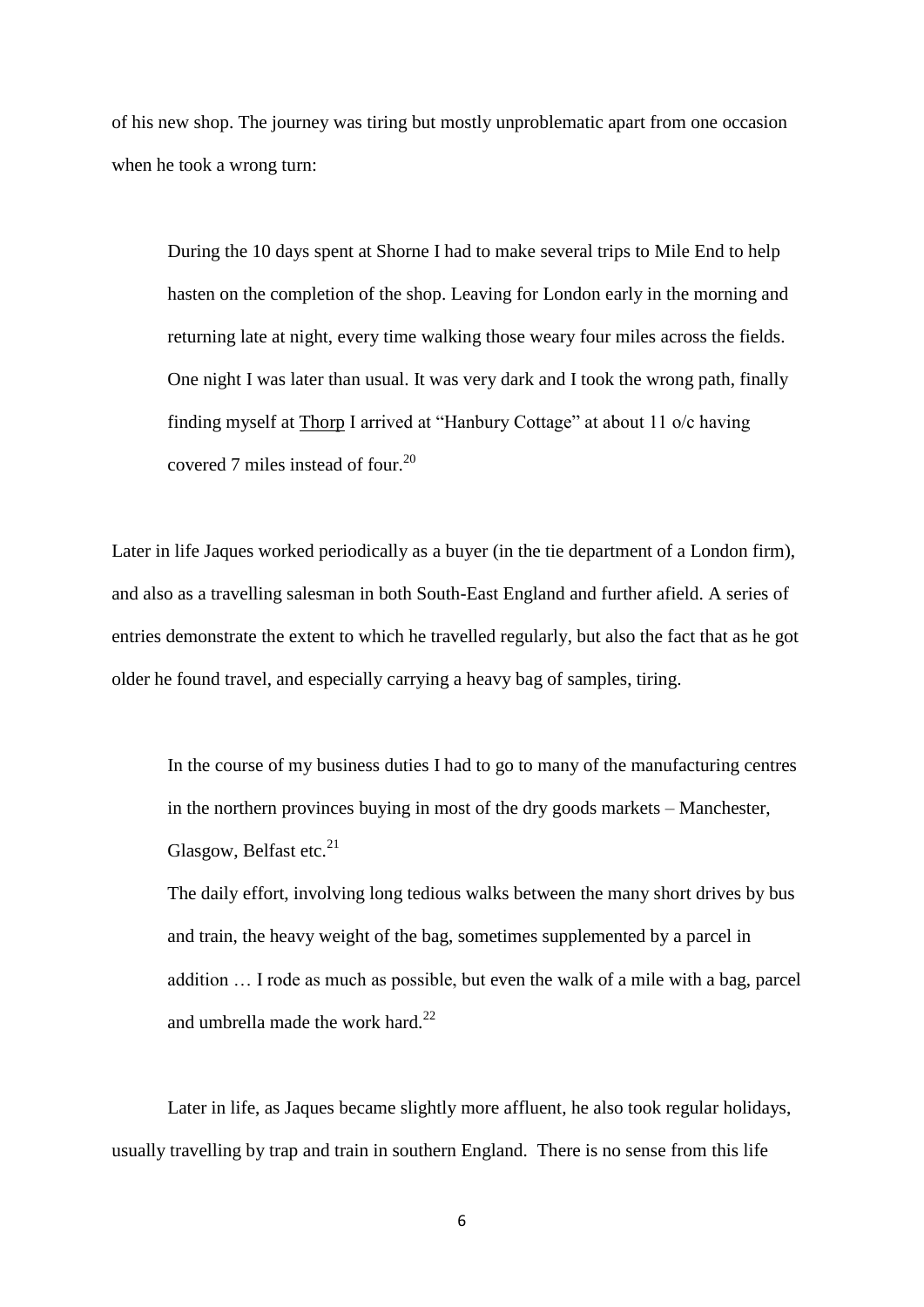history, or from any of the other sources, that lack of transport prevented either social or work-related engagements and, although sometimes tiring, mobility was as central to the lives of these diarists as it is to most people today. As is the case today, most travel was unproblematic and trouble free. There is always a tendency for life writing to focus on the unusual, and this is certainly likely in life histories edited from diaries, but both of the female diarists were meticulous in recording what must have been almost all their activities as there was little unallocated time to do anything else. Thus we have a record of mundane trips to shop or visit friends alongside more exceptional journeys. It is clear from the accounts that travel on Merseyside in the 1880s and in London in the late 1930s was unproblematic for these women. They often travelled alone, frequently travelled late at night, and seemed relatively unconstrained in their mobility. This is, perhaps, especially noteworthy for Elizabeth Lee in the 1880s when some accounts suggest that female mobility was restricted, $^{23}$ and even after 1939 when London was first threatened with and then experienced bombing, Rhona Little continued to live and travel in London in a relatively unconstrained way. The following extracts provide just a small number of examples.

When she first arrived in London Rhona Little deliberately explored new routes and carefully recorded precisely where she went. On her second day at work in London she described her commute from the girls' hostel she was lodging in at Earl's Court to Holborn where she worked: "After that I went to the station. From there to Charing Cross. I walked through a little park, through Somerset House, across the road, through Bush House, up Aldwich to Kingsway and so to Holborn."<sup>24</sup> During air raids on London travel was obviously disrupted both by the blackout conditions and by the bombs themselves, but Rhona rarely allowed that to prevent her from going about her normal activities despite the obvious dangers, though at the height of the air raids diary entries do become much sparser.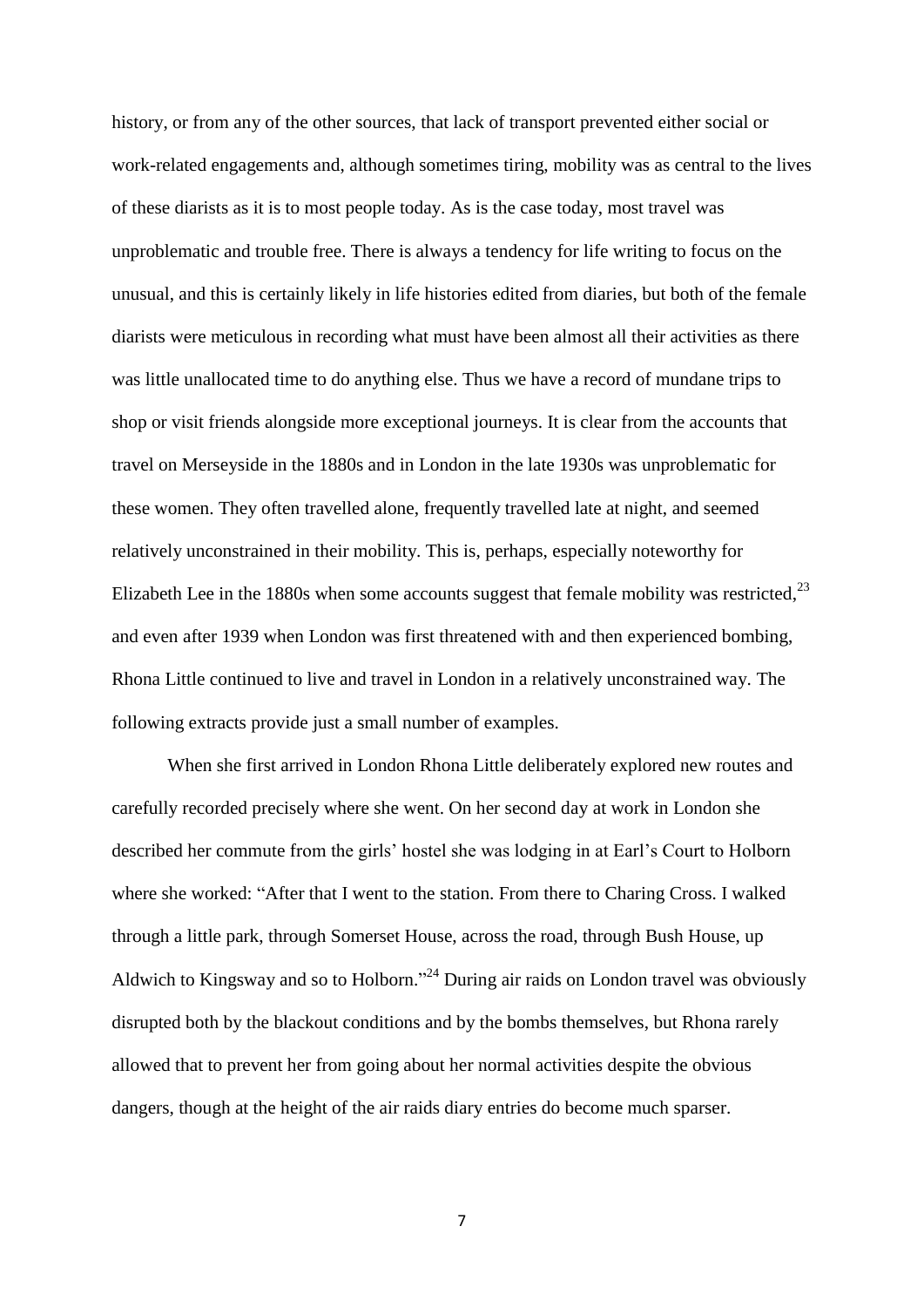As a young, middle class woman growing up on Merseyside Elizabeth Lee had a great deal of freedom to travel for social activities, to meet friends, go to dances and return home late at night. The following two extracts (when she was aged 23/24) are typical:

May Burnett and I went together to a 'Cinderella' at the Tranmere Music Hall and enjoyed ourselves very much. ... Got home about 1.a.m. very tired indeed.<sup>25</sup> Very tired. Met Mr. P. Young at 4 pm. We went over to L'pool by boat, had tea at Kirkland's, then walked about a bit … Had to leave Mr. Y. at the Central Station B'head, wish he could have come home with me, he is simply delightful. had some fun coming home. $26$ 

It is usually assumed that travel in the past was slower than it is today and that this therefore restricted movement. It is certainly the case that prior to the age of air transport international travel was much slower – it took John James 17 days to cross from Liverpool to New York in 1854 – but for much everyday movement the differences were smaller or nonexistent. In 1888 Elizabeth Lee travelled on the sleeper from Liverpool to London, leaving at 11.20pm and arriving at St Pancras at 6.00am; and in 1938 Rhona Little caught the overnight boat from Belfast to Heysham (arriving at 6.00am) and was in London by 12.15pm. In general, the shorter the distance travelled the less the difference in travel time compared to the present. Thus whereas it took approximately 50 times the current flying time to cross the Atlantic in the 1850s, it only took three times the current travel time to go by train from Liverpool to London in the 1880s. Once in London travel on the underground or by bus would be easy. Current average speeds on the underground in central London are 20.5 mph (including stops) with a maximum speed of 30-40 mph.  $27$  Average speeds in the early twentieth century would only have been marginally slower. On busy urban roads there is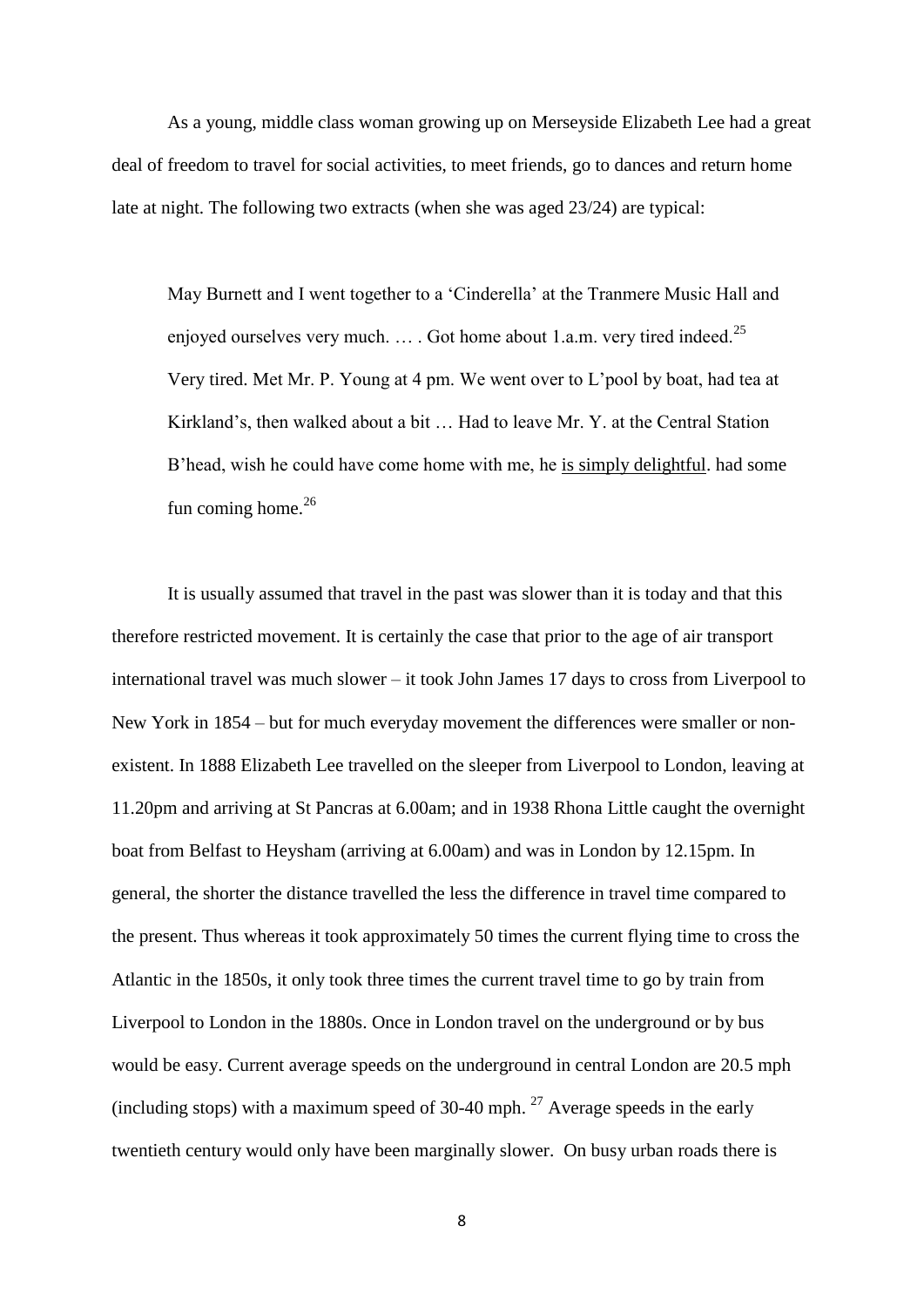even less difference. Despite the introduction of a congestion charge average travel speeds by road in central London today are only about 10 mph,  $^{28}$  much the same as the speeds that could be achieved by a horse and carriage in the nineteenth century. Although in less congested locations cars can clearly travel much quicker, most large cities experience similar congestion for at least some periods and many towns are imposing 20mph speed limits on all residential streets.<sup>29</sup> Thus improvements in travel time for everyday intra-urban travel are likely to be small. Certainly by the 1920s motor buses and trams were travelling at speeds similar to those of urban traffic flows today. For short journeys undertaken on foot or by bike it is reasonable to assume that they were as fast and as easily accomplished as they are today. Given that both in the past and present most everyday travel was over short distances,  $30$  it is argued that differences in travel speed between the past and present were less important than might be assumed.

Perhaps what has changed most are expectations of travel. For longer-distance travel in the pre-railway age it was normal for a journey to take several days and stops would be built into travel plans. From accounts of journeys at this time these were viewed as an unexceptional and anticipated part of travel. Thus in his life history Joseph Yates describes in a matter of fact fashion his journey from London to Leominster (Herefordshire), despite the fact that he was travelling some 250kms and at the age of twelve was leaving home for the first time to take up an apprenticeship:

Left home at Battersea at 5am. with Aunt Davies and Mr John Townsend. Coach … left 'Bull and Mouth' Inn, Oxford Street at 7am., arrived Oxford at 1pm., stayed an hour for dinner and reached Hereford at 10pm. Slept at the Green Dragon Hotel. Rose at 6am. on 24<sup>th</sup>, breakfasted, started by coach at 7am. And arrived at Hope Gate. Thence to Mr Green, Hampton Mill**.** 31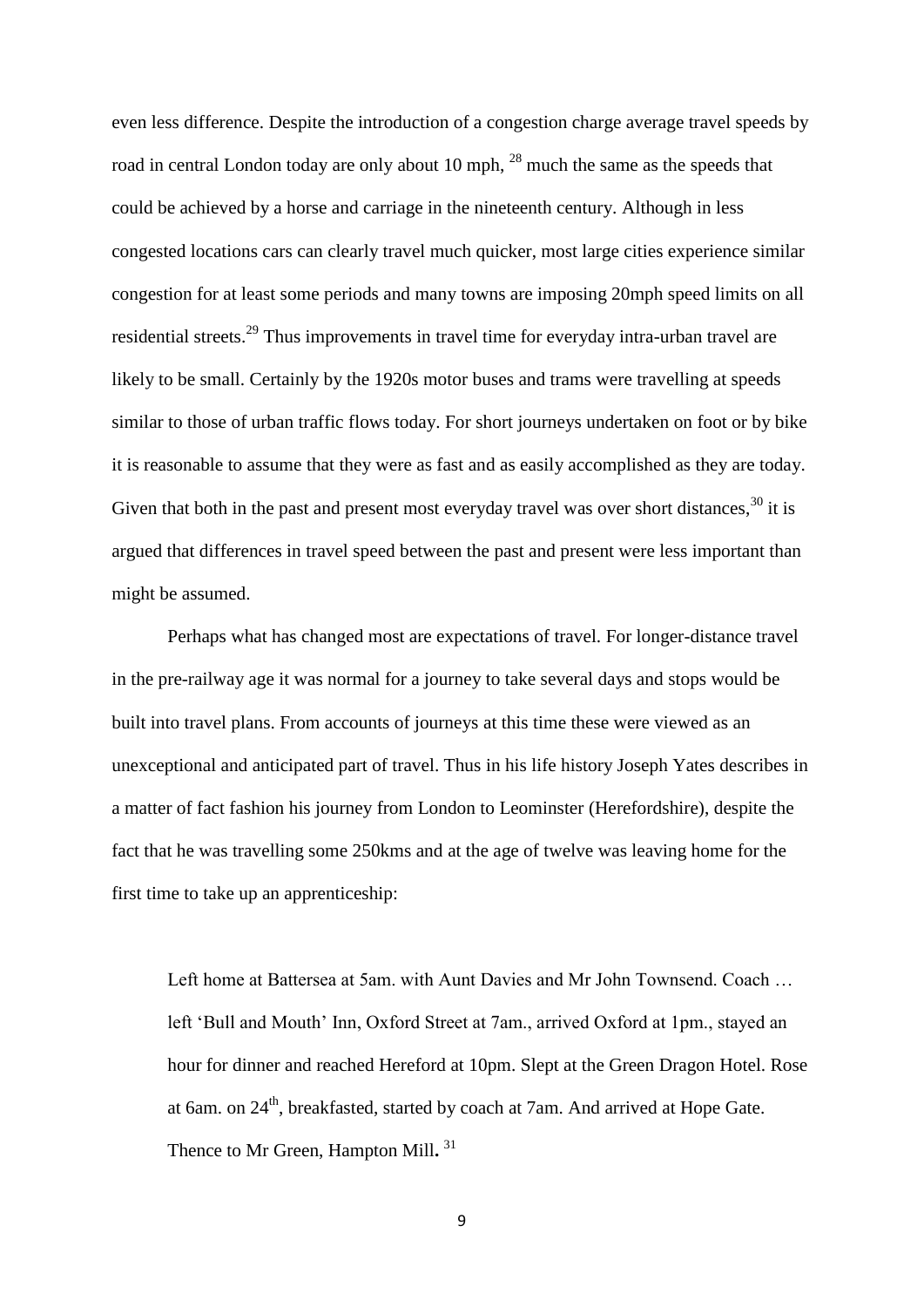Although in some ways a world away from the majority twenty-first century expectation of rapid and uninterrupted travel by car or plane, current environmental concerns have also shifted attention towards movements for 'slow travel' which encapsulate some of the same characteristics as those found in previous centuries: travel which is overland, slow and with breaks to absorb the local environment and which, consequently, produces fewer carbon emissions.<sup>32</sup> Although in the past most travelers experienced some interruptions and discomfort, the extent to which these were experienced was also class related. The rich travelled more quickly, more comfortably and more privately than the poor and, most crucially, they expected to do so. It is argued that while there certainly were significant changes in travel in the past – most notably technological change introducing rail, tram, car and plane travel – many other characteristics of mobility have changed little. There is, perhaps, less new about mobility than the concept of the new mobilities paradigm sometimes implies. What has changed, however, is that in contemporary society most of the population has attained, or at least adopted, the mobility expectations of the elite, and when transport systems fail to meet high expectations complaints ensue. This is explored in more detail below.

#### **Disrupted mobilities**

The reasons why everyday travel in the past was disrupted were largely similar to those experienced today. Problems occurred due to the weather, mishaps of various sorts, road conditions, personal illness, family circumstances or simple disorganization. These can be illustrated using the diary of Elizabeth Lee. As a young middle class woman she had both time and money to travel, and might be expected to be less affected by external factors than many other travelers. To some degree at least she was able to choose how she travelled and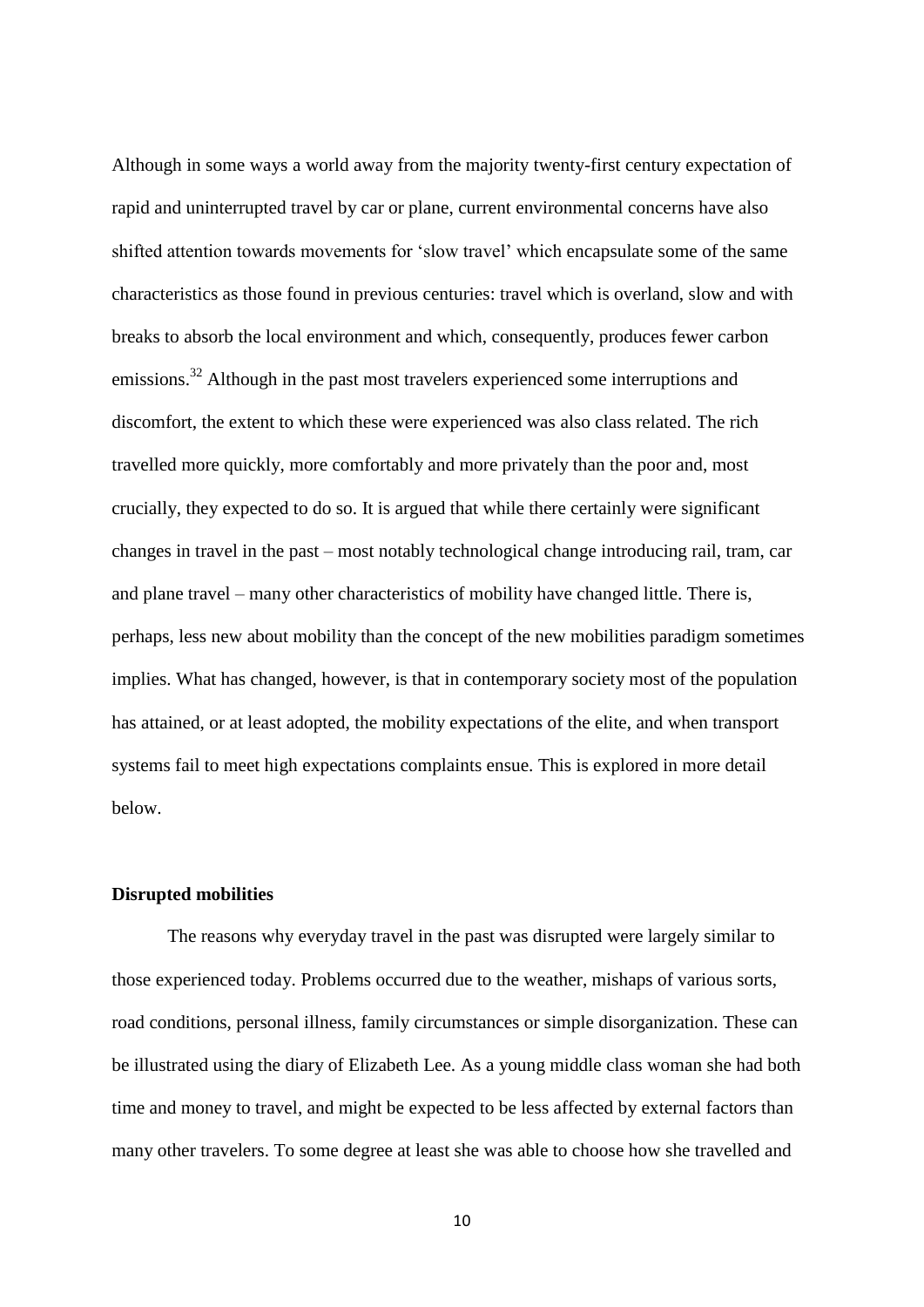was rarely subject to strict time constraints. Her detailed diary demonstrates the ways in which everyday travel for someone of her class could be disrupted by mundane events.

As today, snow was a hazard that could reduce the ability to move freely, including local travel on foot around the immediate neighborhood. Elizabeth Lee recorded a number of occasions when she, or other family members, delayed or cancelled trips due to snow; and other occasions when journeys were completed with difficulty.

Went to Miss Cornish's party tonight. It commenced at 8. p.m. A lot of snow fell last night and it was awfully slippery outside. I could hardly get along.<sup>33</sup> Today has been one of the worst days this winter. Frightful storm of snow and bitterly cold. Children had to stop at home from school.<sup>34</sup>

Dreadful day; snow again. Did'nt go out till tonight. Fred brought me home.<sup>35</sup>

However, for most of the time the weather was only a minor irritation which either delayed travel or made it less comfortable. As today, snow also had its compensations and could provide an attractive, even romantic, environment for walking: "Tonight went walk with Mr. M. It is lovely outside, snow everywhere, and moonlight over everything."<sup>36</sup>

Rail travel was frequent, both around Merseyside and further afield to visit friends or relatives and for holidays. Although most journeys were accomplished without difficulty there are numerous occasions when Elizabeth noted that a train was missed so they were late, or that visitors arrived late due to a missed, delayed or broken train. She rarely recorded precisely why trains were missed, but when she does the blame usually lies with herself (or others travelling with her) for disorganization or simply not allowing enough time. On a number of occasions Elizabeth was forced to take a different route to complete her journey,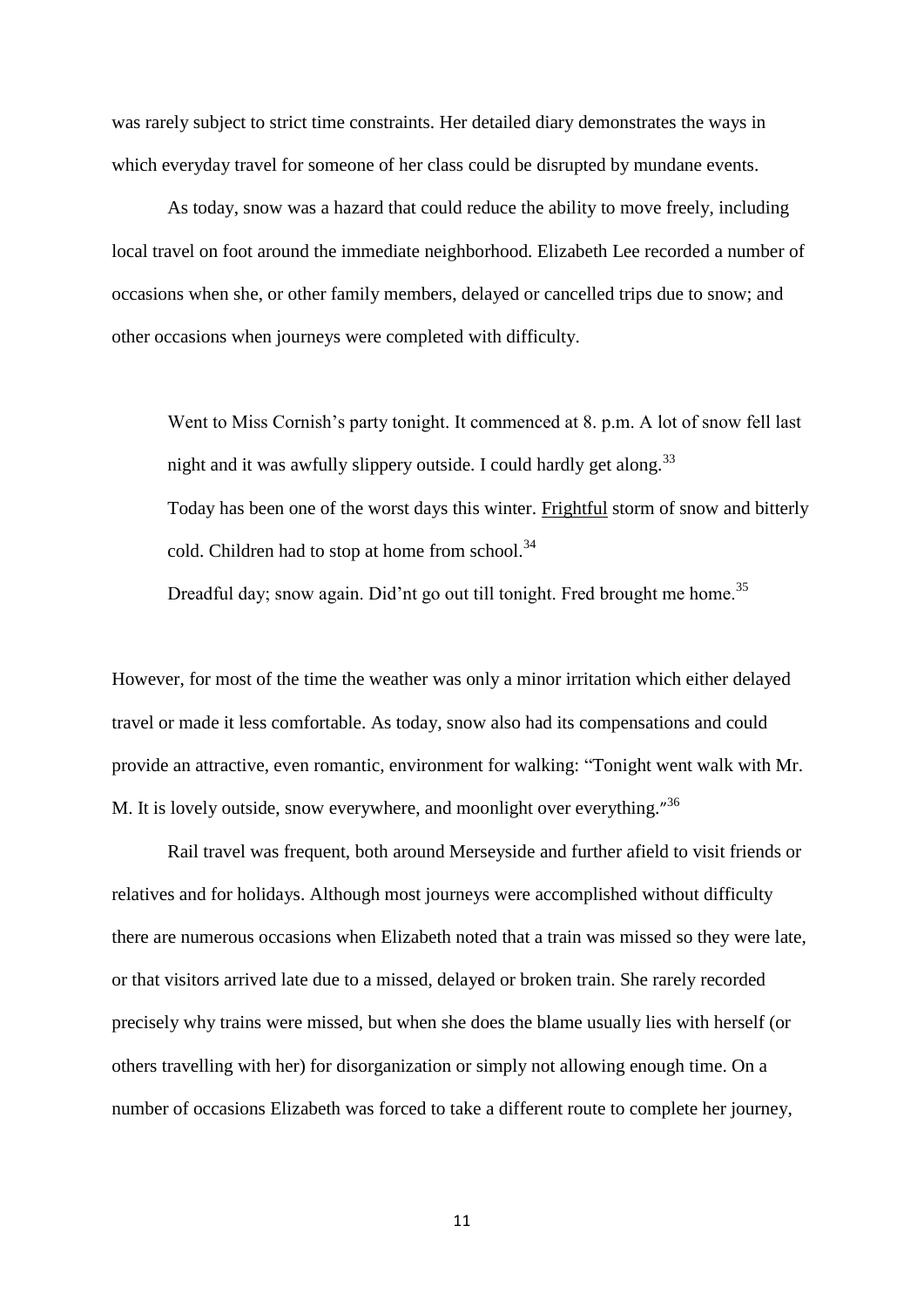but such diversions usually generated only mild complaints. Selected examples are given below.

Mrs. Sykes took me to the Station this afternoon, missed my train. Awfully tired when I reached home.<sup>37</sup>

Came out in good time and went to station, but missed our train as Pa could'nt get the luggage out of office. Got into a Manchester Excursion train, had to go to M'chester and then nearly to Southport. Pa thought he would have a bother over the tickets but did'nt. Got home at  $9.a.m.<sup>38</sup>$ 

Ma and Arthur came home tonight, they were over two hours late, a train in front of theirs had broken down, so of course, they were delayed.<sup>39</sup>

The other factors that could seriously inhibit Elizabeth's ability to travel when and how she pleased were constraints imposed through her family. Her parents rarely directly constrained her movements (only once in 1888 was she banned from attending a ball because her father thought it unsuitable) but domestic crises and the need to do household chores, especially the lack of a servant, often interrupted Elizabeth's routine and forced her to delay or postpone travel. The following are a selection of representative diary entries.

Ma and I have been arranging for me to take the children out and mind them, one week, and herself the next week. So I shall be in the house the week between doing the work and sewing, and Ma the next. $40$ 

It is very wet this evening, and I had to stop at home because of that precious baby.<sup>41</sup> Ma has been out all day so have had to mind baby. $^{42}$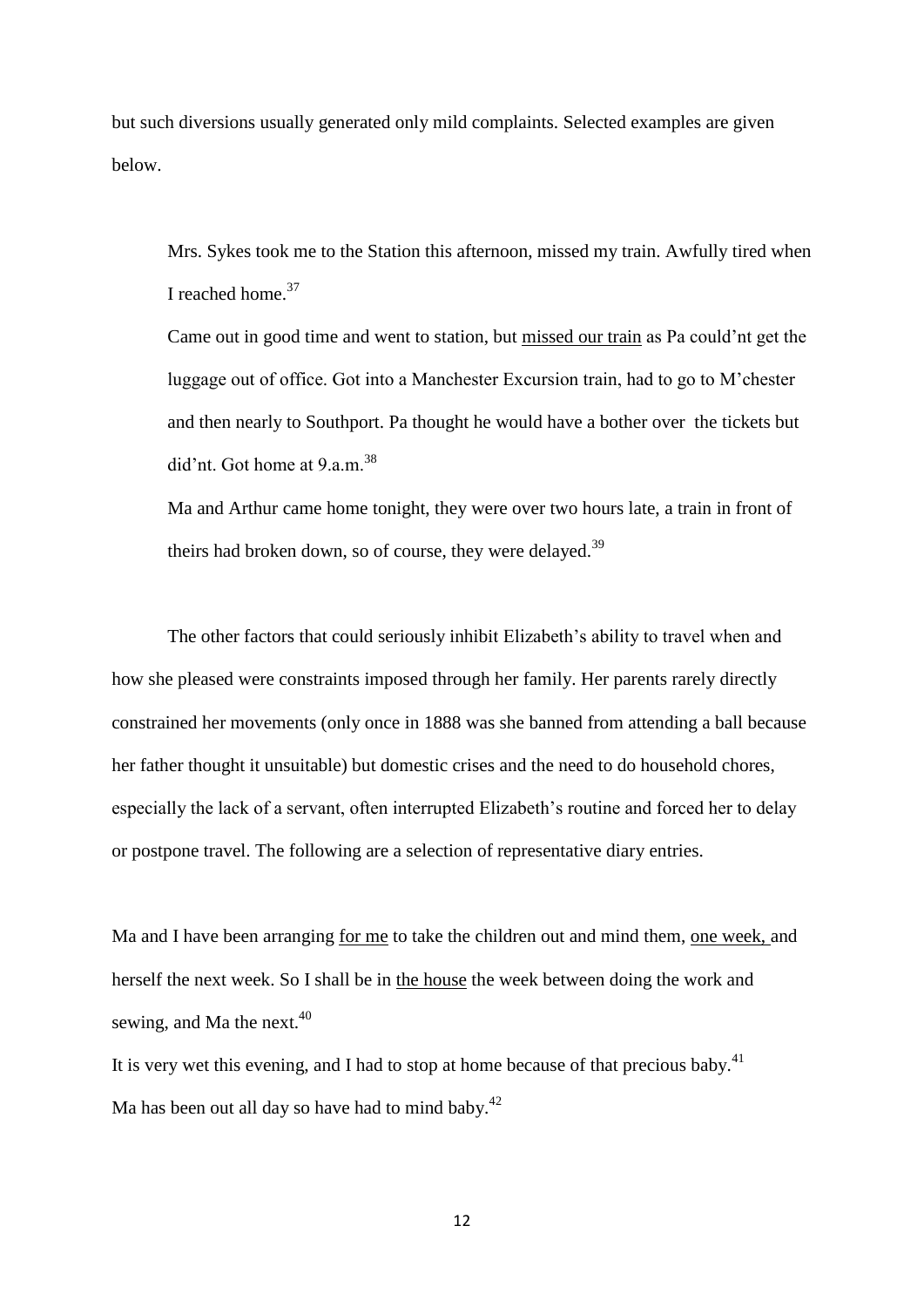Nice day. Did'nt go to Church this morning. They all went a very long walk this afternoon, so I had to stay in to mind the house.  $43$ 

Rhona Little, travelling in and around London in the 1930s, also experienced disruption due to the weather, though she rarely recorded travel problems that caused major inconvenience. One occasion when she had been staying with relatives near Kettering outside London she recorded that snow delayed her journey home and made her late for work, but as most of her everyday journeys were on London underground or over ground trains they were less likely to be disrupted by weather than more country routes:

We had just time to get to the station. When we arrived we found that the train was going to be late. We stayed in the refreshment room and Uncle got me some tea. We had to wait for ½ hr. I said goodbye and the train started. There was snow everywhere. There were telegraph wires down and a telegraph pole broken. The train went very slowly as it approached London. It did not reach St Pancras until  $\frac{1}{4}$  to 12. I was thus somewhat late for work.<sup>44</sup>

Longer distance and international travel in the past was of course more likely to suffer from delays and disruption, but such journeys were made relatively rarely. Rhona described in detail one of her return visits from London to Northern Ireland in July 1939. Apart from minor inconveniences the journey was unproblematic even though the total journey used five different forms of transport (walking, bus, train, boat, car) and at times there were minor inconveniences and delays. However, the impression given by the diary account is that these were normal and expected. Rhona's comments on the overnight crossing to Belfast are given as an example: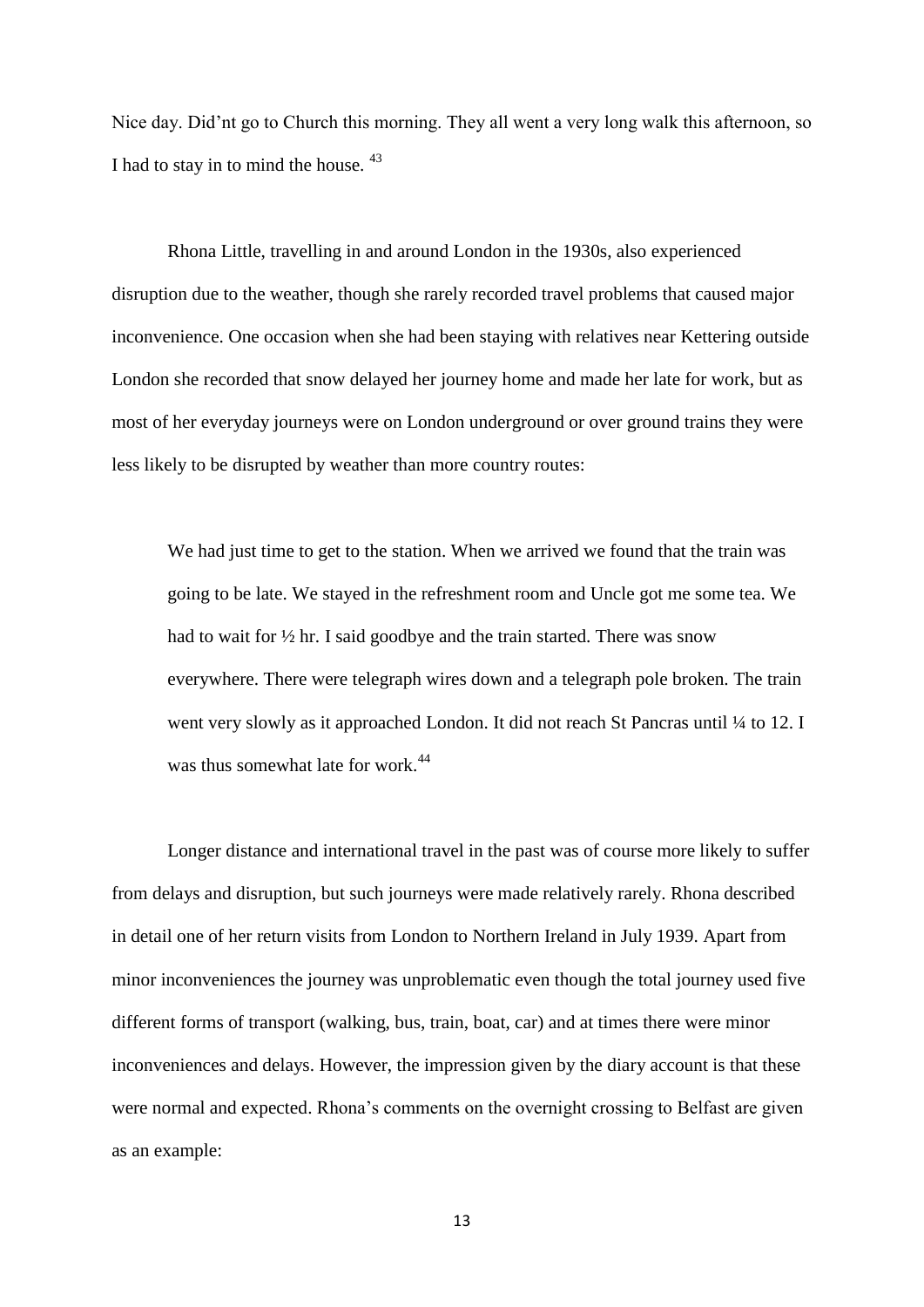The steerage berths are not so fine as the saloon. There were six in our room. There were two good ventilators. After the boat had started a woman with a little baby got a vacant berth. The baby did not cry all night, I slept for quite a while. The vibration is dreadful. I felt like a jelly. It did not roll much. I woke up early and it was quite rolly. 45

Almost a century earlier in 1854 John James crossed the Atlantic to take up work with a mining company in Tennessee (USA). This was a long and arduous journey, potentially dangerous, and with many minor disruptions and inconveniences. However, as with Rhona Little, John James wrote about the journey in a very matter-or-fact style with the inconveniences, dangers and disruptions accepted as part of the experience. They clearly matched his expectations and although this was the first time he had crossed the Atlantic they were not seen as anything too problematic. The entry in his life history (written up from diaries) speaks for itself (the removed passages relate to long descriptions of US scenery and some reflection on fate of a semi-religious nature):

On the 6<sup>th</sup> March 1854 I left my dear family for the United States of North America. Arrived at Liverpool Wednesday noon staying until Saturday. My first stay in a large town and was much struck by the ingenuity (?) of the place. Sailed by the SS Africa of the Cunard Line for New York. Had a very rough voyage, gale, head wind a great portion of the time – 17 days. The first Monday we had such a gale and heavy sea that we could scarcely stand. Cabin doors were broken in & we got such a washing as was far from desirable, even to the lovers of salt water. We also had to encounter icebergs & was in peril for some time from this cause. We sighted American land Monday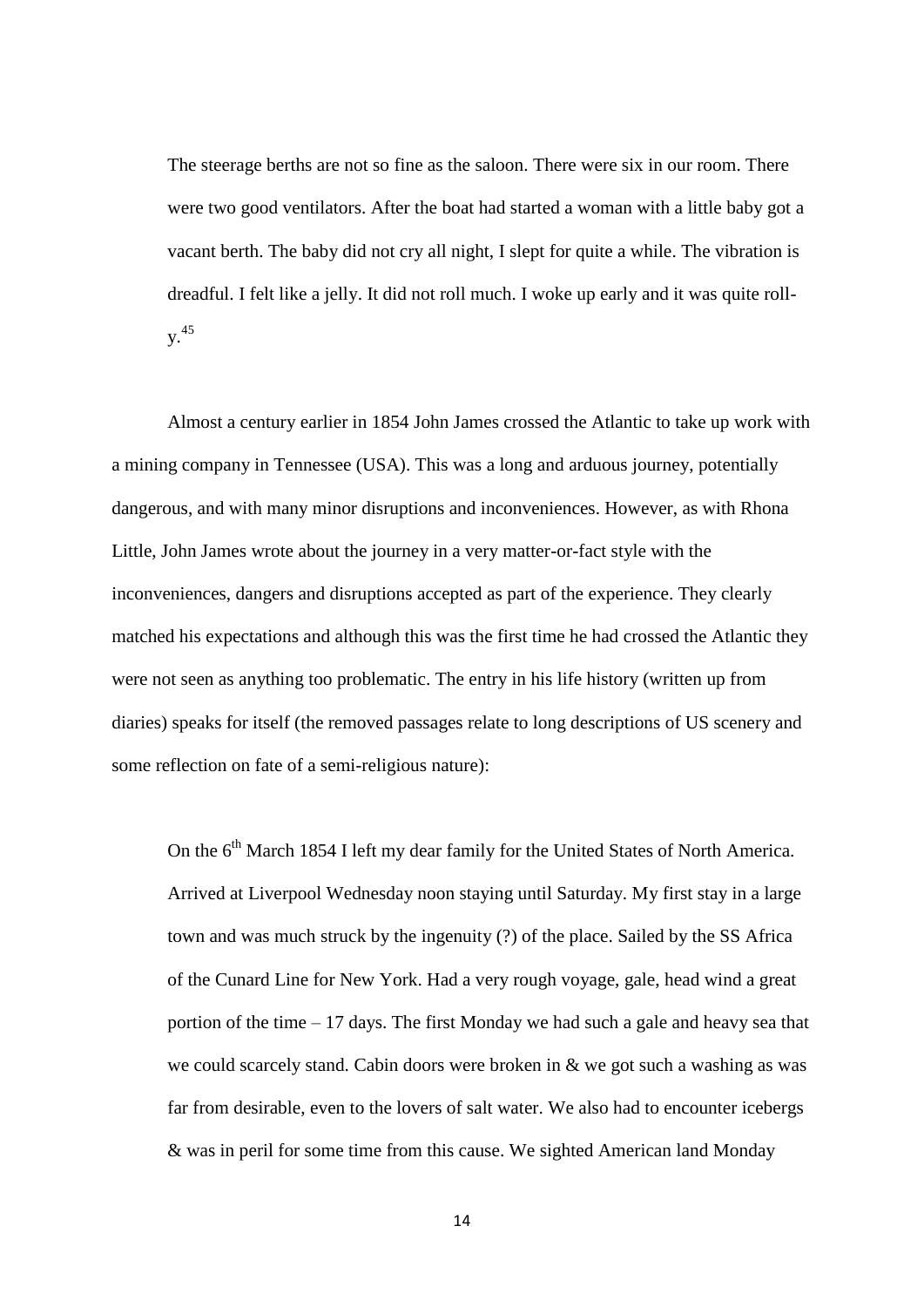afternoon March  $27<sup>th</sup>$ . I was exceedingly ill for a week, sea sickness is a most distressing sensation. I was most fortunate in escaping being on board the "City of Glasgow" SS; that was not heard of again & no doubt perished among icebergs. We were to sail on her but circumstances prevented; it was not for us. … Stayed in New York from Tuesday morning till Thursday morning. New York is a fine city. … On Thursday morning we started by rail for Tennessee, travelling via Philadelphia, Baltimore, Washington, Richmond, Weldon, Wilmington, Augusta, Atlanta, reaching Cleveland Tennessee on Monday evening – exactly four weeks from the time of leaving home. … From the little growing town of Cleveland, Tennessee, we had to walk or ride near 40 miles to the mining district through mountain and river scenery. … We have had to travel about 1,200 miles to reach this place, for the want of more direct communication. American roadway accommodation is now too well known to require description. It is well adapted to long journeys. <sup>46</sup>

When journeys are unexpectedly extended or disrupted today another normal expectation is that it is possible to contact family and friends to tell them where you are and to reassure then that all is well. In the past that was not possible and on an historical timescale the expectation of almost instant mobile communication almost anywhere is very recent (cell phones did not begin to be commonly available until the  $1980s$ ).<sup>47</sup> There is no comment made in the journal, but it can be speculated that if John James's relatives had known that he was due to sail on the SS City of Glasgow it is possible that news of her sinking reached the British press (and James's family) long before they received a letter from him telling of his safe arrival in the USA.<sup>48</sup> However, it can also be suggested that in an era of slow communication, the worry of anticipating news from a traveler and the potential stress of feeling the need to communicate instantly with those left behind was less present. Thus for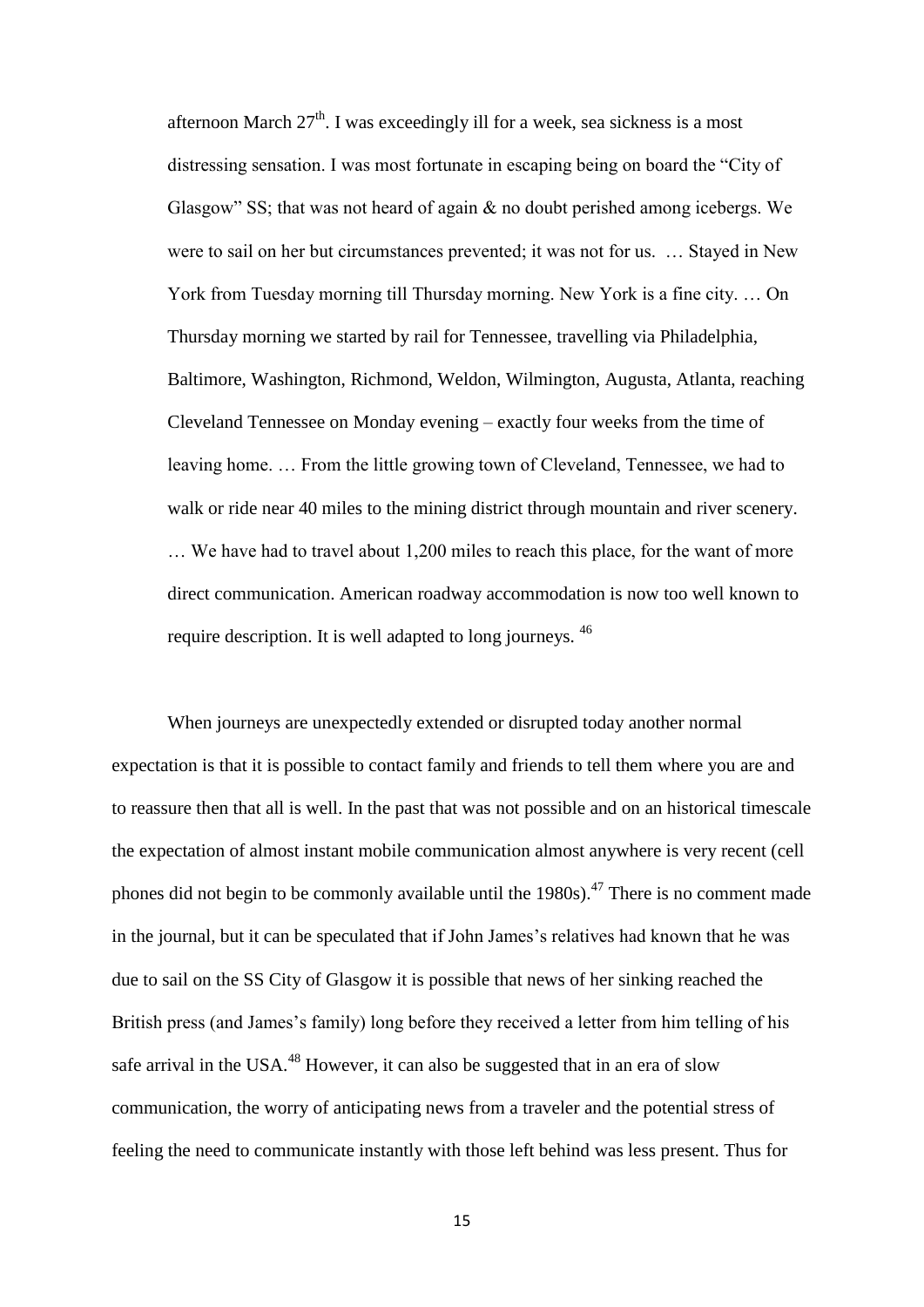both those who travelled, and relatives who stayed at home, the expectation of slow, disrupted, travel with little news of progress to some degree could have eased concern.

Although communications over long distances were sometimes poor, from the 1860s, with the development of trans-Atlantic telegraphy and news agencies such as Reuters, they were potentially speeded up considerably.<sup>49</sup> Furthermore, over shorter distances communications were in many ways very good. Within an urban area, with several posts a day, it was possible to send a letter in the morning and receive a reply by lunchtime to arrange a meeting for that evening.<sup>50</sup> Although not quite the speed of text or e-mail communication it can be argued that the Victorian urban postal service allowed people to communicate in a not totally dissimilar way. Elizabeth Lee frequently corresponded with friends by post and used the post to arrange meetings at short notice (usually that evening or the following morning). Three examples illustrate this and, as the third extract demonstrates, a relatively quick response to letters was expected:

Had letter from L. Sanchez, asking me was I going to Communion in the morning, so I wrote and told her I was.<sup>51</sup>

….. Had a note from J.S.A. asking me to meet him, so went a jolly walk tonight, he has just come home from his holidays, has been to York and Whitby, he was nice.<sup>52</sup> Sent such a letter to P. Young yesterday asking him the reason of his silence, got a letter from him this morning, saying he had been so dreadfully busy that he had'nt had time and asking me to meet him at 3.30.pm. in B'head- .....<sup>53</sup>

# **Concluding discussion**

Evidence for this paper has been drawn from a small number of diaries and life histories spanning a period of almost 100 years. It certainly cannot be claimed that these are in any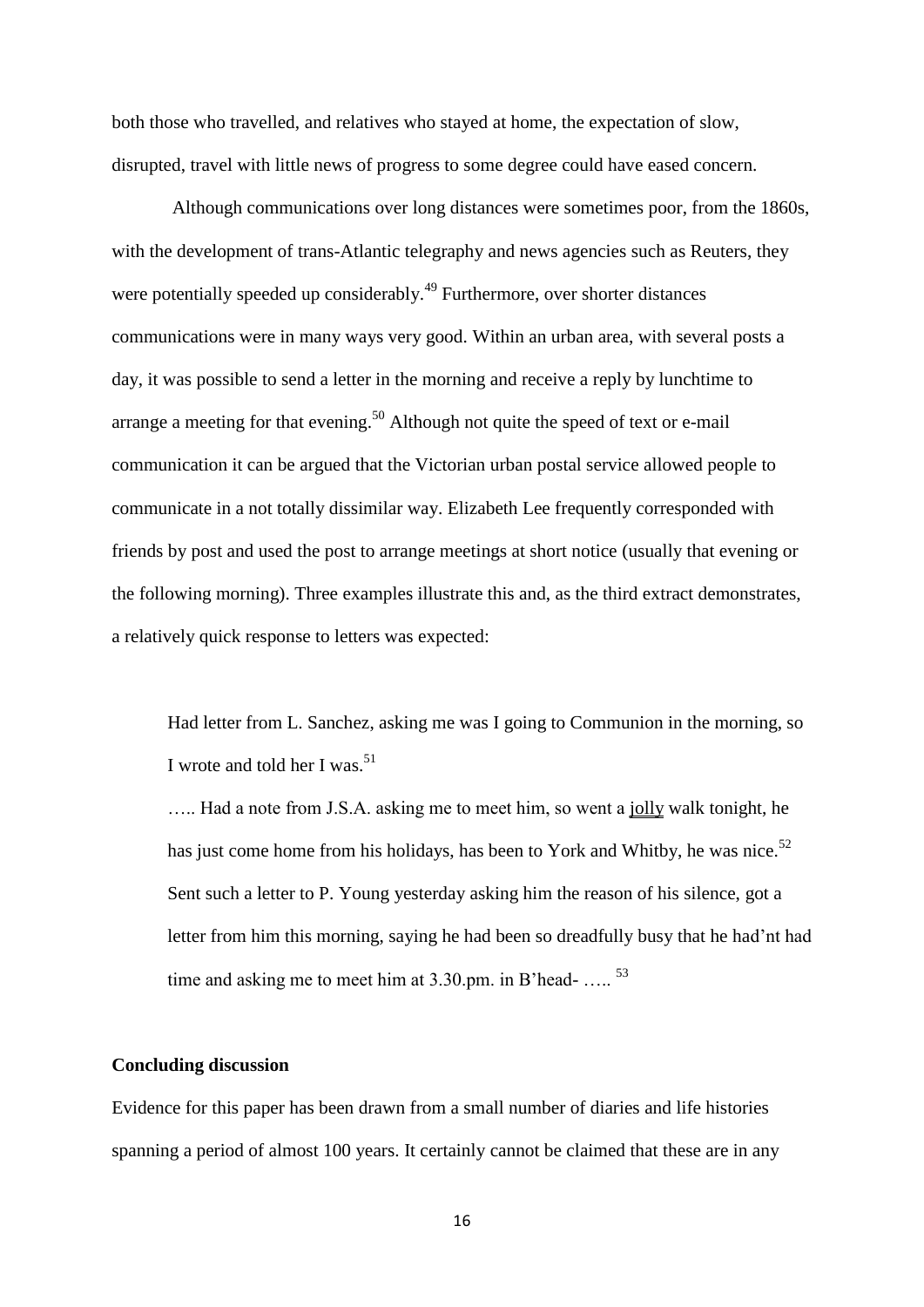way representative of any segment of society or any time period. Reliance on such fragmentary evidence is inevitable when researching a topic as mundane and unremarkable as everyday mobilities. Most everyday movement does not leave a record and even more rarely provides more than a bare statement that travel took place. The life writing used in this paper does, for the most part, allow us to begin to imagine the experience of travel in the past and to draw some conclusions about the role of delays, disruptions and inconveniences in travel over both short and long distances. As such, it provides an historical perspective on a number of issues central to the contemporary mobilities literature.<sup>54</sup> I argue that everyday travel was commonplace over both long and short distances (though short trips were most frequent); that for the most part movement was unproblematic and that, most importantly, there was an expectation that journeys could be disrupted or delayed, and that travelling took a considerable time. This was a normal part of everyday travel practices. Delay caused minor inconvenience but, at least as recorded in these examples of life writing, it rarely merited prolonged comment or complaint.

By comparison, in the twenty-first century we have an expectation that travel will be quick and trouble free, and that if it goes wrong we have mobile communications that allow us to inform others and to make alternative arrangements. At the same time while most (though not all) travel modes have become faster, it can be argued that in some respects transport infrastructures and lifestyles have become less resilient. When mainly travelling on foot or horseback it is possible to negotiate most weather conditions even if it is at times slow and uncomfortable; by comparison the car is more easily prevented from moving by snow and ice. Heavy steam trains could also cope better with adverse weather conditions than modern high speed trains – for instance they did not rely on potentially fragile overhead power lines. For international travel planes are clearly more easily disrupted than boats that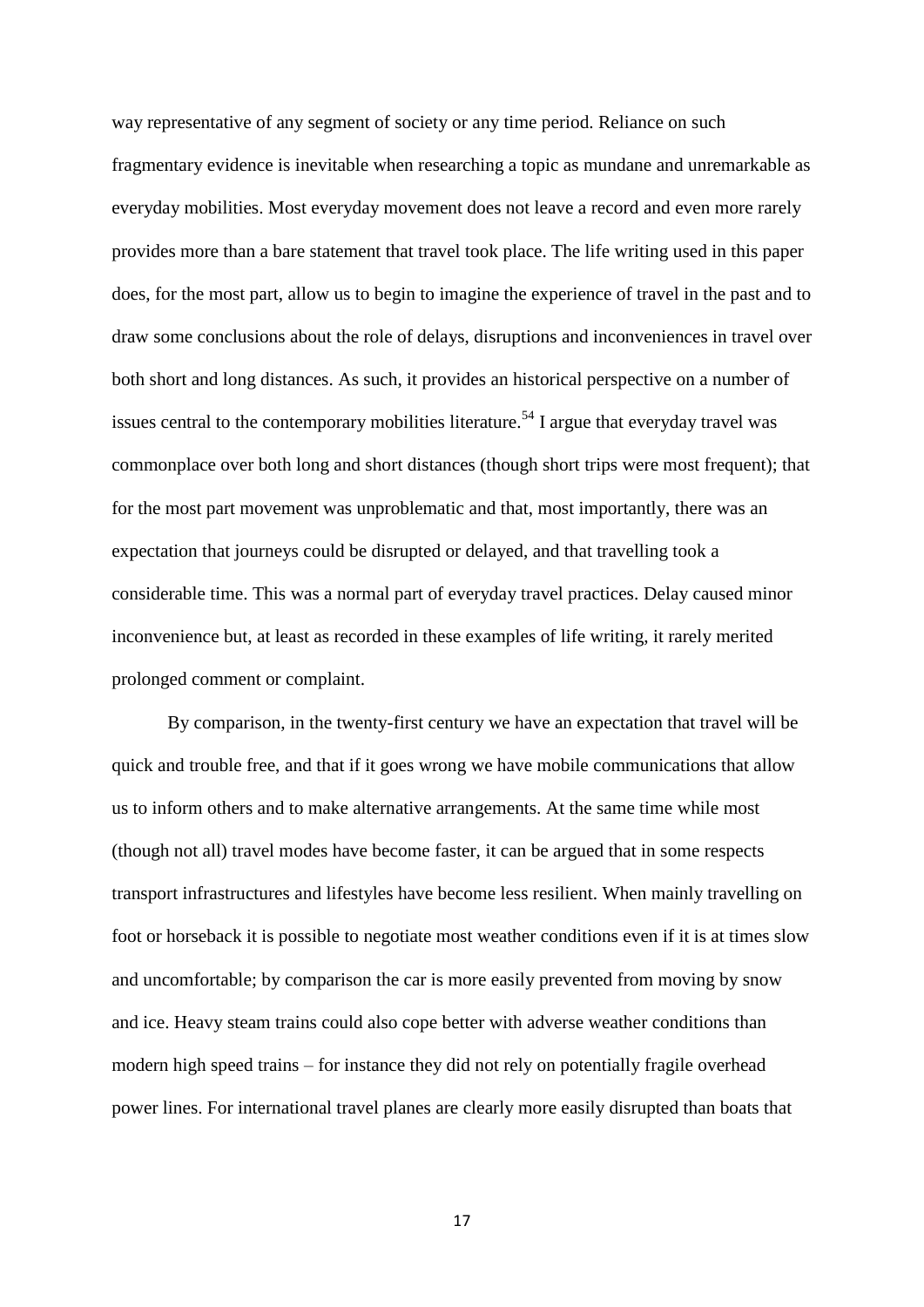cope with all but the most extreme sea conditions. Thus as transport has become faster it has also lost resilience.

One key change is the switch of most travel from public to private forms of movement: almost universal access to the car has allowed most people to gain a level of privacy that was only available to the elite in the nineteenth century.<sup>55</sup> However, this change has also altered levels of control and responsibility. Although one attraction of the car is to provide more freedom, including the ability to easily vary routes using modern navigational aids and mobile communications when delays occur, it also brings with it more responsibility. It can be argued that when the responsibility for travel lies with someone else (the train driver or airline pilot for instance) then there is a degree to which passengers accept delay because they cannot influence it. As a car driver delays that cannot be circumvented may cause even greater frustration because in theory you have more control but are temporarily unable to exert it.<sup>56</sup> In addition, the volume of vehicles on the road has increased and, despite expansion of the road network and the construction of bypasses, this means that just one stranded vehicle can sometimes disrupt whole traffic systems. In the past a broken cart could be more easily moved or by-passed than a large lorry jack-knifed across a road.<sup>57</sup> It can be suggested that as virtual mobility has increased rapidly in speed over the past three decades, physical mobility has remained largely static or, in some instances, has slowed (for example due to congestion). This apparent contradiction, and associated expectations, can lead to additional travel frustration, while the private car and mobile technologies may have contributed to a (mostly false) feeling that we can control situations better than was the case in the past.

Not only have transport systems lost resilience but also the same can be suggested for lifestyles: or at least that the nature of resilience has been reconstructed. It can be argued that in the past although most people did have busy lives, they did not feel the same pressure to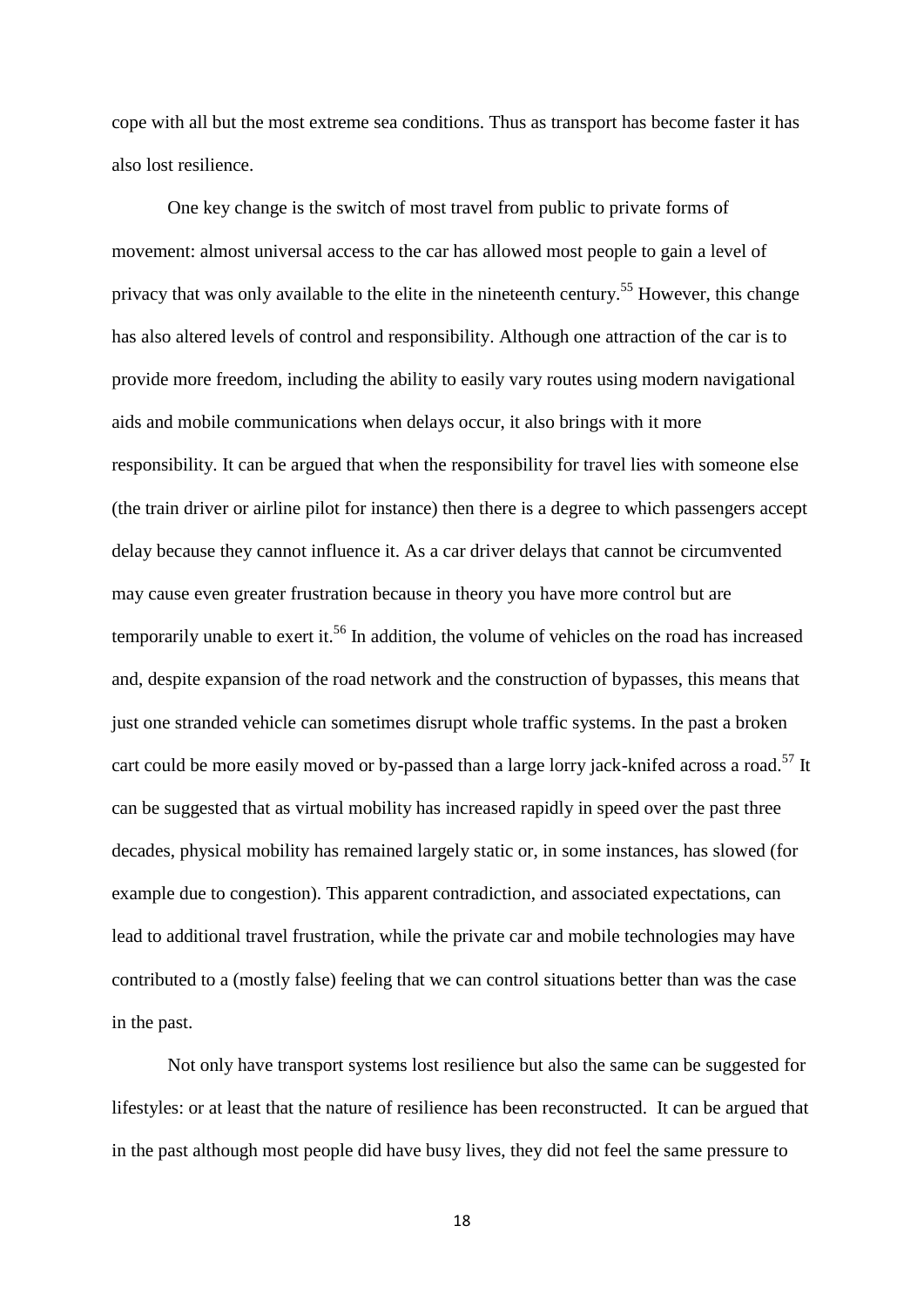complete a large number of tasks in a given time. Thus, if travel delays prevented some activities taking place they could be deferred to another time. For most people, and for most activities, the same is probably true today, but modern lifestyles appear to be constructed in such a way that many activities are crammed into a short space of time so that there is little room to adjust schedules and re-plan if travel delays occur. Thus it can be suggested that, in comparison with our diarists who accepted delays mostly with equanimity, modern lifestyles have been subject to a process of time-space compression and have become less adaptable and resilient.<sup>58</sup> In some ways this is ironic because with more labor-saving devices and smaller families it could be argued that twenty-first century families are likely to have fewer essential demands on their time than, for instance, a family in the late-nineteenth century with five children and both parents working (as was common, for instance, in the textile districts of industrial Lancashire).<sup>59</sup> However, this too is complex. It can be argued that for many middle class families domestic burdens increased in the twentieth century as servants became less affordable and less available, and housewives had to take on a greater range of domestic duties themselves. $^{60}$  Although not amongst the poorest in society, most of the diarists mentioned were living in households without servants, and even in the Lee home the large family (12 children born to Elizabeth's mother) meant that both Mrs Lee and her daughter contributed extensively to domestic duties.

If we accept that such changes in the resilience of transport systems and lifestyles have occurred there remain some unanswered questions. For instance, when did these transitions take place and what caused both expectations to change and resilience to lessen? Did such changes occur evenly across society or were there social and spatial variations? Can changes in expectations be explained solely by the rise of faster forms of communication, or was the causality the other way round: expectations were increasing and new transport and communications technologies were developed and became widespread to meet these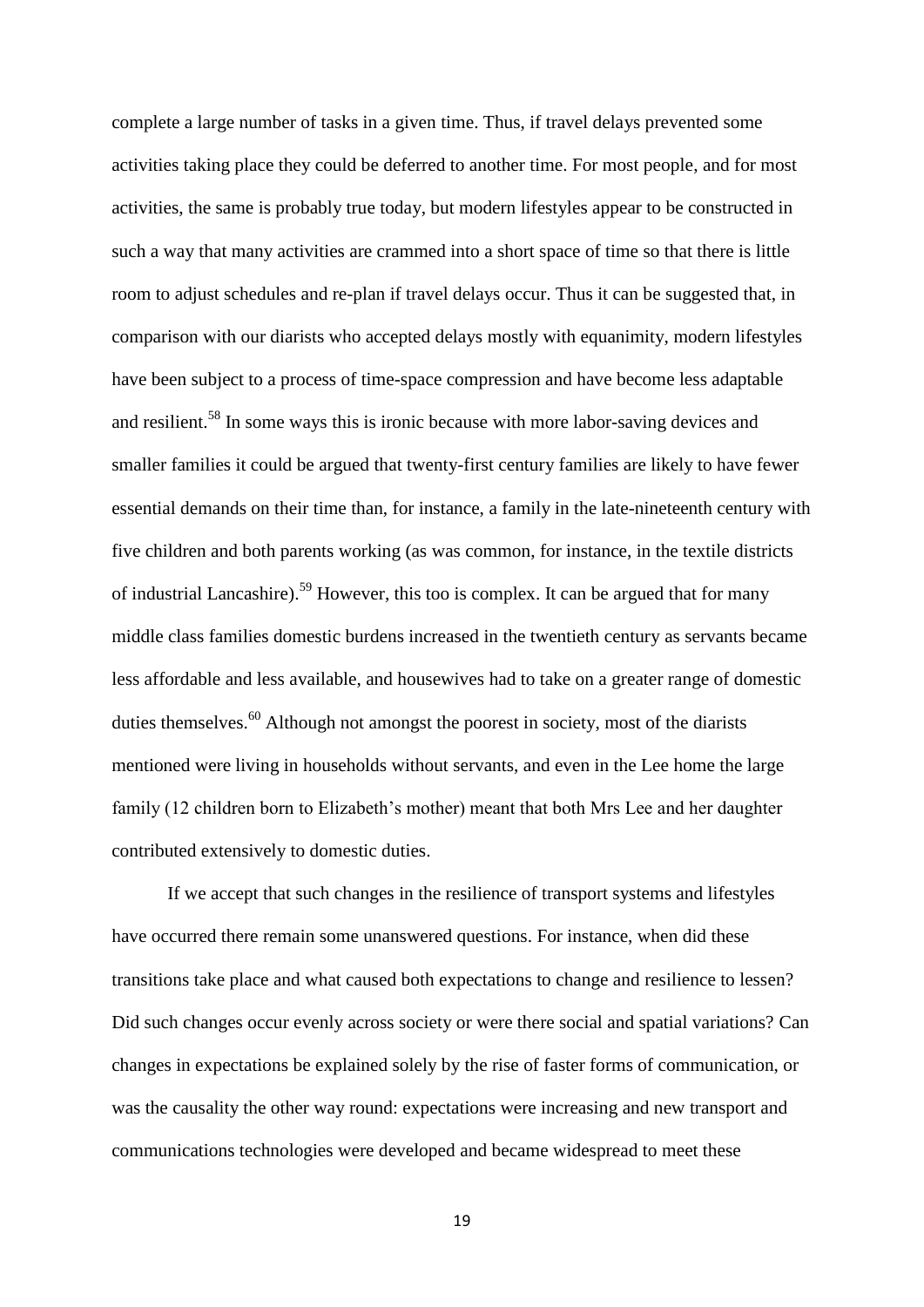demands? Also, do new mobile communications really contribute to a less resilient society through an expectation of being able to resolve all problems instantly, or do they build additional (different) resilience through the opportunity for community-based social action organized through social networking sites? $61$ 

Likewise, has there been a material change in the demands made on families such that lifestyles have become less resilient to disruption, or is this mainly a change in attitude towards what is perceived as normality? In the past some delay was normal and adjusting one's schedule to deal with that was expected. In the twenty-first century, although delays occur, they are not expected, and many people appear not to leave enough slack in a personal or household schedule to easily accommodate disruption.<sup>62</sup> In particular, it can be suggested that attitudes to serious and potentially life-threatening disruptions may have changed. The diarists' accounts show a high degree of resignation and faith (often, though not always, religious) and an acceptance of risk and adversity. Today we usually expect to be able to control a situation and to prevent mishaps. Consequently we deal less well with the situation when disaster or disruption occurs.<sup>63</sup> It is clear that such changes had not occurred by the 1930s and thus these topics have the potential for further investigation using oral history techniques. There is also scope for further research on the contemporary situation to test the extent to which the assertions outlined above actually hold true.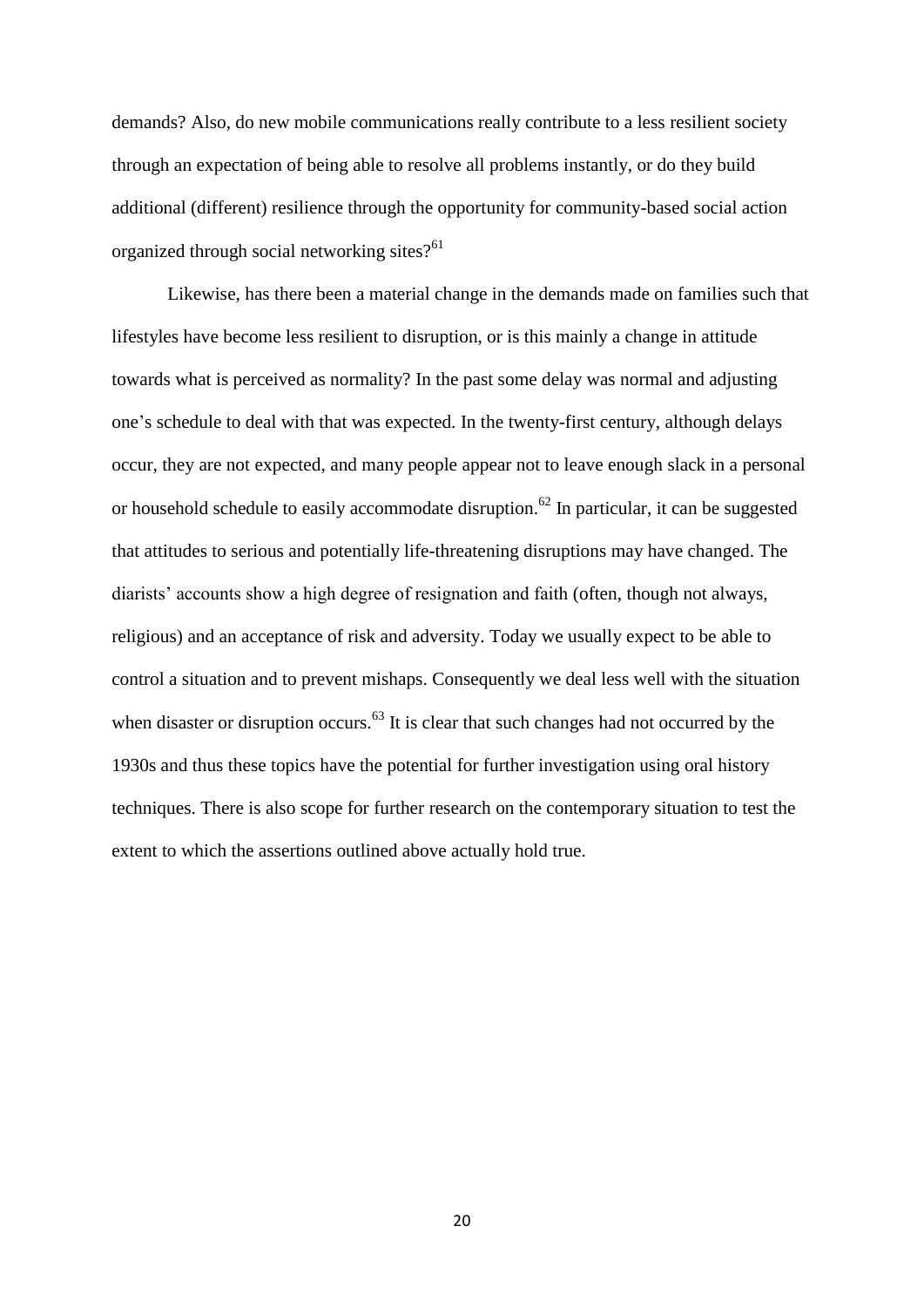# **Biographical details**

Colin Pooley is Professor of Social and Historical Geography at Lancaster University (UK). His research focuses on migration, mobility and social change in the past and the present. Recent projects have examined twentieth-century changes in everyday mobility in Britain, and the barriers to walking and cycling in contemporary urban areas. He has published widely on these topics in both books and journal articles including Pooley, C., Turnbull, J. and Adams, M. (2005) *A mobile century? Changes in everyday mobility in Britain in the twentieth century* (Aldershot: Ashgate).

E-mail contact details: c.pooley@lancaster.ac.uk.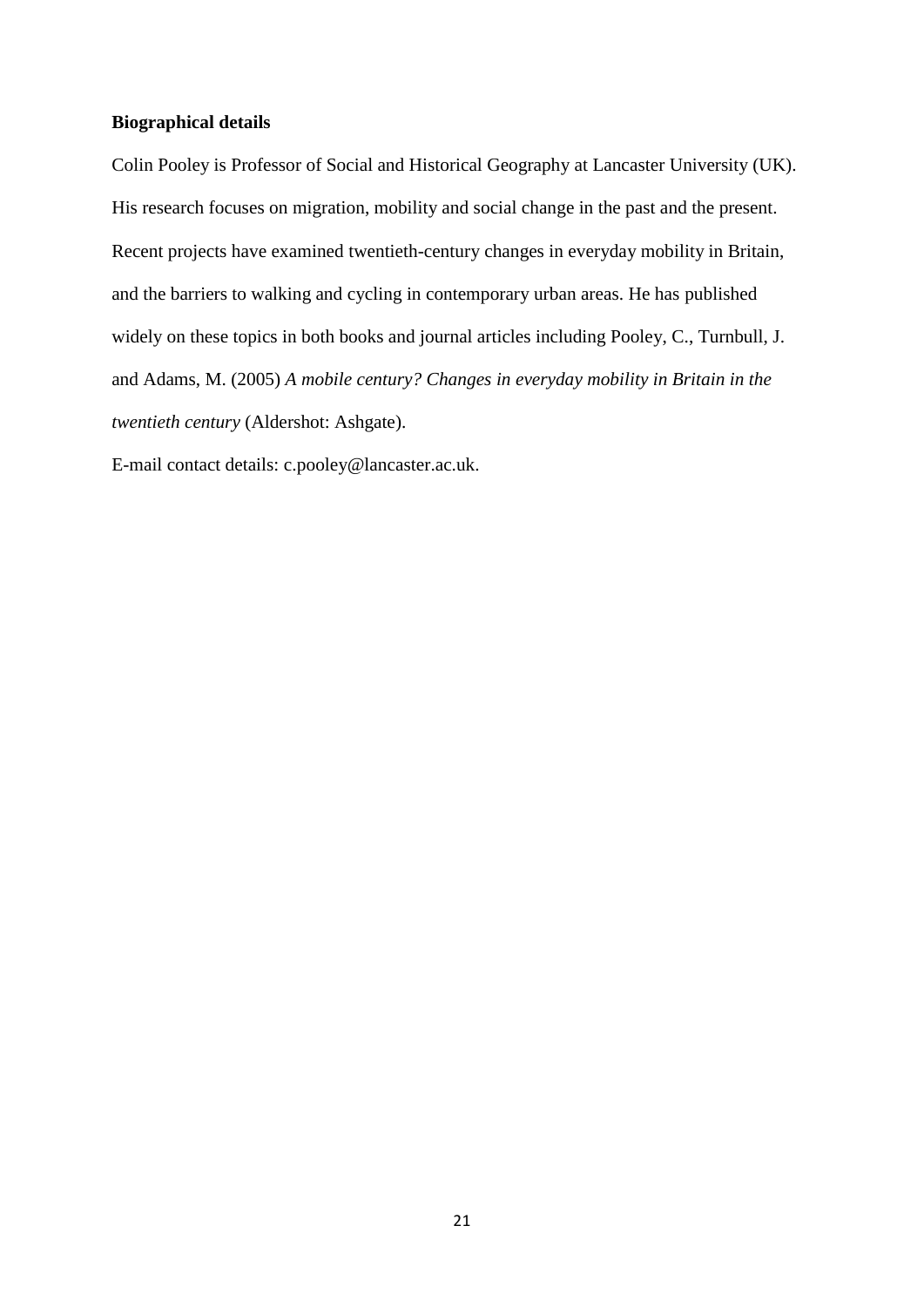# **Footnotes**

**.** 

 $<sup>1</sup>$ . Thanks to the people who made available the unpublished diaries and life histories used in</sup> this paper. This paper draws on research from a number of previous projects. Particular thanks to Jean Turnbull, Mags Adams and Siân Pooley who contributed to this research at various times.

2 . Mimi Sheller and John Urry, "The new mobilities paradigm," *Environment and Planning A*, 38 no. 2 (2006): 207-26.

3 . For recent overviews of mobility studies see: Tim Cresswell, *On the move: mobility in the modern Western world* (London: Routledge, 2006); John Urry, *Mobilities* (Cambridge: Polity, 2007); Peter Adey, *Mobility* (Abingdon: Routledge. 2010)

<sup>4</sup>. John Adams, *The social implications of hypermobility* (Paris: OECD, 1999). Available online at:<http://john-adams.co.uk/wp-content/uploads/2006/00071363.PDF#page=95>; Cresswell, *On the move.*

5 . Thomas Birtchnell and Monika Büscher, "Stranded: an eruption of disruption" *Mobilities* 6 no. 1 (2011): 1-9.

<sup>6</sup>. James Faulconbridge and Leslie Murray "Disrupting mobile urban lives" (paper presented at RGS annual international conference, Edinburgh, July 4<sup>th</sup>, 2012).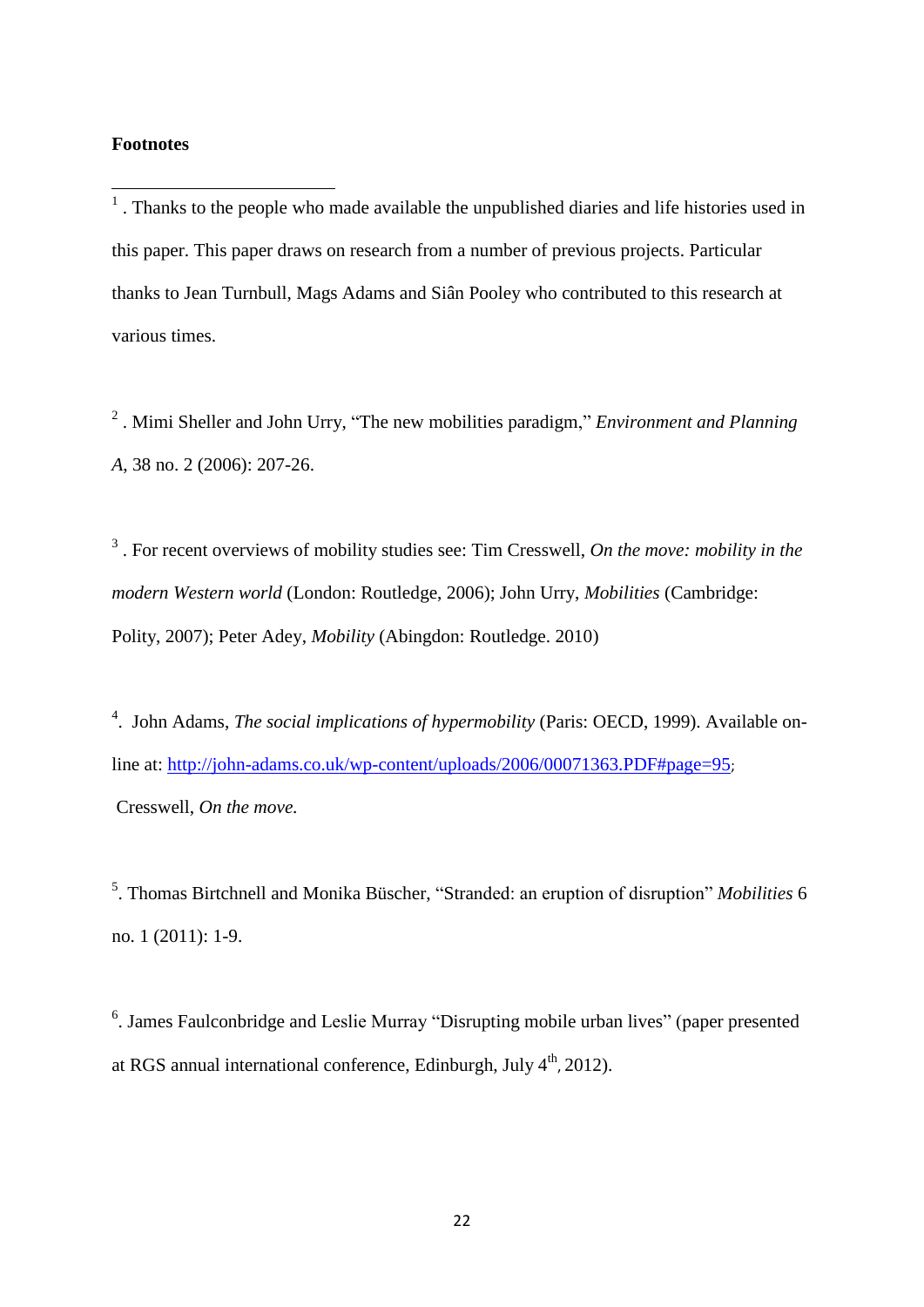<sup>7</sup> . Vincent Kaufmann, Manfred. Bergman, Dominique Joye, "Motility: mobility as capital," *International Journal of Urban and Regional Research* 28 no. 4 (2004): 745-56; Kinglsey Dennis and John Urry, *After the car* (Cambridge: Polity, 2009); Anthony Elliott and John Urry, *Mobile lives* (London: Routledge, 2010).

<sup>8</sup>. Kevin Hannam, Mimi Sheller and John Urry, "Mobilities, immobilities and moorings," *Mobilities* 1 no.1 (2006): 1-22; Peter Adey, "If mobility is everything then it is nothing: towards a relational politics of (im)mobilities," *Mobilities* 1 no. 1 (2006): 75-94; David Bissell, "Animated suspension: waiting for mobilities," *Mobility* 2 no.2 (2007): 277-98; Aharon Kellerman, "Potential mobilities," *Mobilities* 7 no. 1, (2012): 171-83.

9 . Erving Goffman, *The presentation of self in everyday life* (Garden City, NY: Doubleday, 1959); Erving Goffman, *Stigma: notes on the management of spoiled identity* (Englewood Cliffs, NJ: Prentice Hall, 1963); Michel De Certeau, *The practice of everyday life* (Berkley, Ca: University of California Press, 1988); Andreas Reckwitz, "Towards a theory of social practices: A development in cultural theorizing," *European Journal of Social Theory* 5 no. 2, (2002): 243-63; Theodore Schatzki, Karin Knorr Cetina and Eike von Savigny, *The practice turn in contemporary theory* (London: Routledge, 2001).

<sup>10</sup>. Dominic Madell and Steven Muncer, "Control over social interactions: an important reason for young people's use of the internet and mobile phones for communication?" *CyberPsychology and Behaviour* 10 no. 1 (2007): 137-140; Yanging Cui and Virpi Roto, "How people use the web on mobile devices," *Proceedings of the 17th international conference on World Wide Web (WWW 2008)*, Beijing, China (2008): 905-914.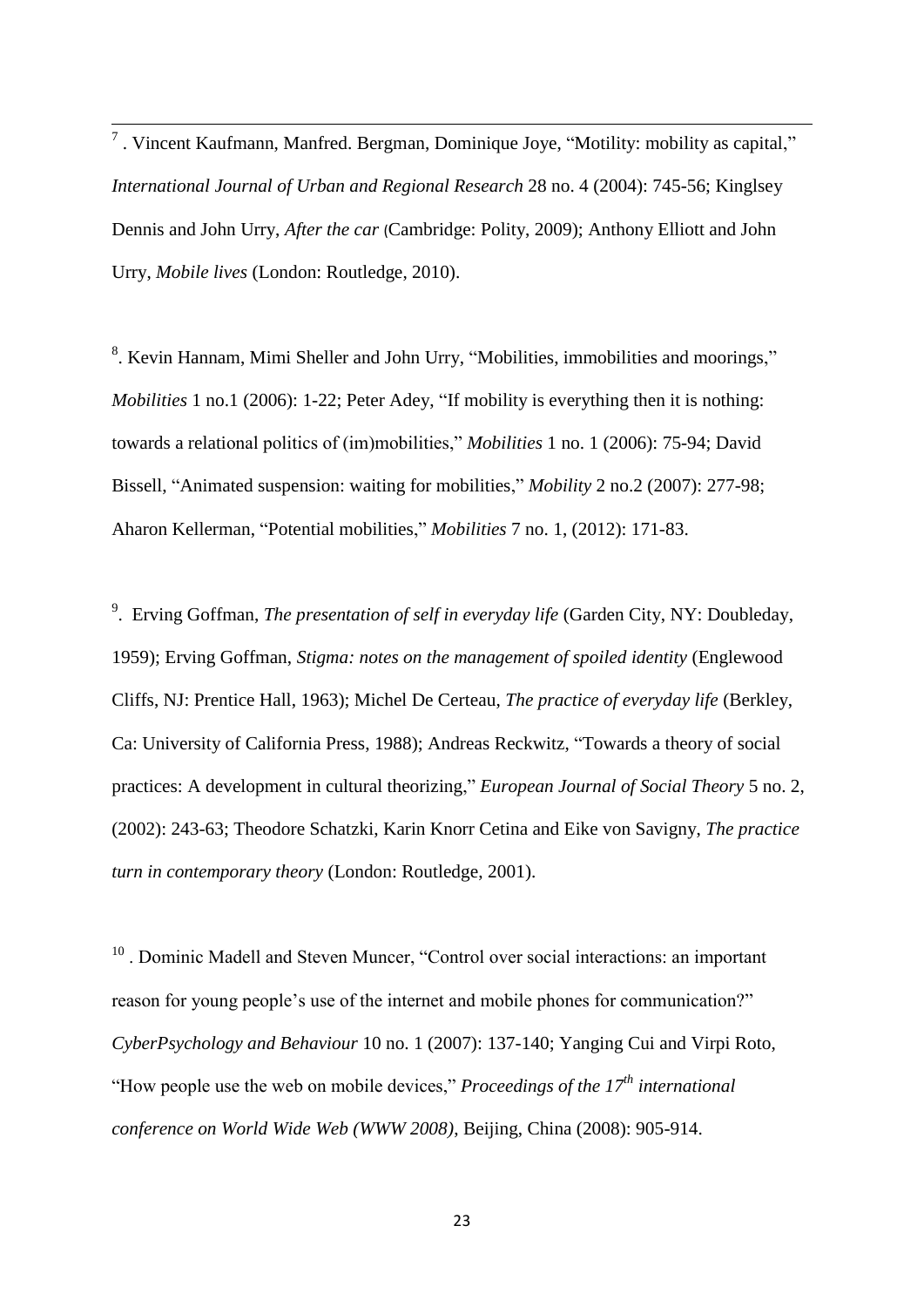<sup>11</sup>. Thomas Golob and Amelia Regan, "Impacts of information technology on personal travel and commercial vehicle operations: research challenges and opportunities," *Transportation Research Part C* 9 no. 2 (2001): 87-121; Mei-Po Kwan, "Mobile communications, social networks, and urban travel: Hypertext as a new metaphor for conceptualizing spatial interaction," *The Professional Geographer* 59 no. 4 (2007): 434-446.

1

 $12$ . Sangho Choo, Patricia Mokhtarian and Ilan Salomon, "Does telecommuting reduce vehicle miles traveled? An aggregate time series analysis for the US," *Transportation* 32 no. 1 (2005): 37-64; Patricia Mokhtarian, "If telecommunication is such a good substitute for travel, why does congestion continue to get worse?" *Transportation Letters* 1 no. 1 (2009): 1- 17; Paul Hayes, "Information communication technology and international business travel: mobility allies?" *Mobilities* 5 no. 4 (2010): 547-64.

<sup>13</sup>. Avrom Fleishman, *Figures of Autobiography: the Language of Self-Writing in Victorian and Modern England* (Berkeley, Ca: University of California Press, 1983); Linda Peterson, *Victorian Autobiography: the Tradition of Self-Interpretation* (New Haven, CT: Yale University Press,1986); Heather Henderson, *The Victorian Self: Autobiography and Biblical Narrative* (Ithaca, NY: Cornell University Press, 1989); Valerie Sanders, *The Private Lives of Victorian Women: Autobiography in Nineteenth-Century England* (New York: St Martin's Press, 1989); Arthur Ponsonby, *English Diaries: a Review of English Diaries from the Sixteenth to the Twentieth Century, with an Introduction on Diary Writing* (London: Methuen, 1923); Amanda Vickery, *The Gentleman's Daughter: Women's Lives in Georgian*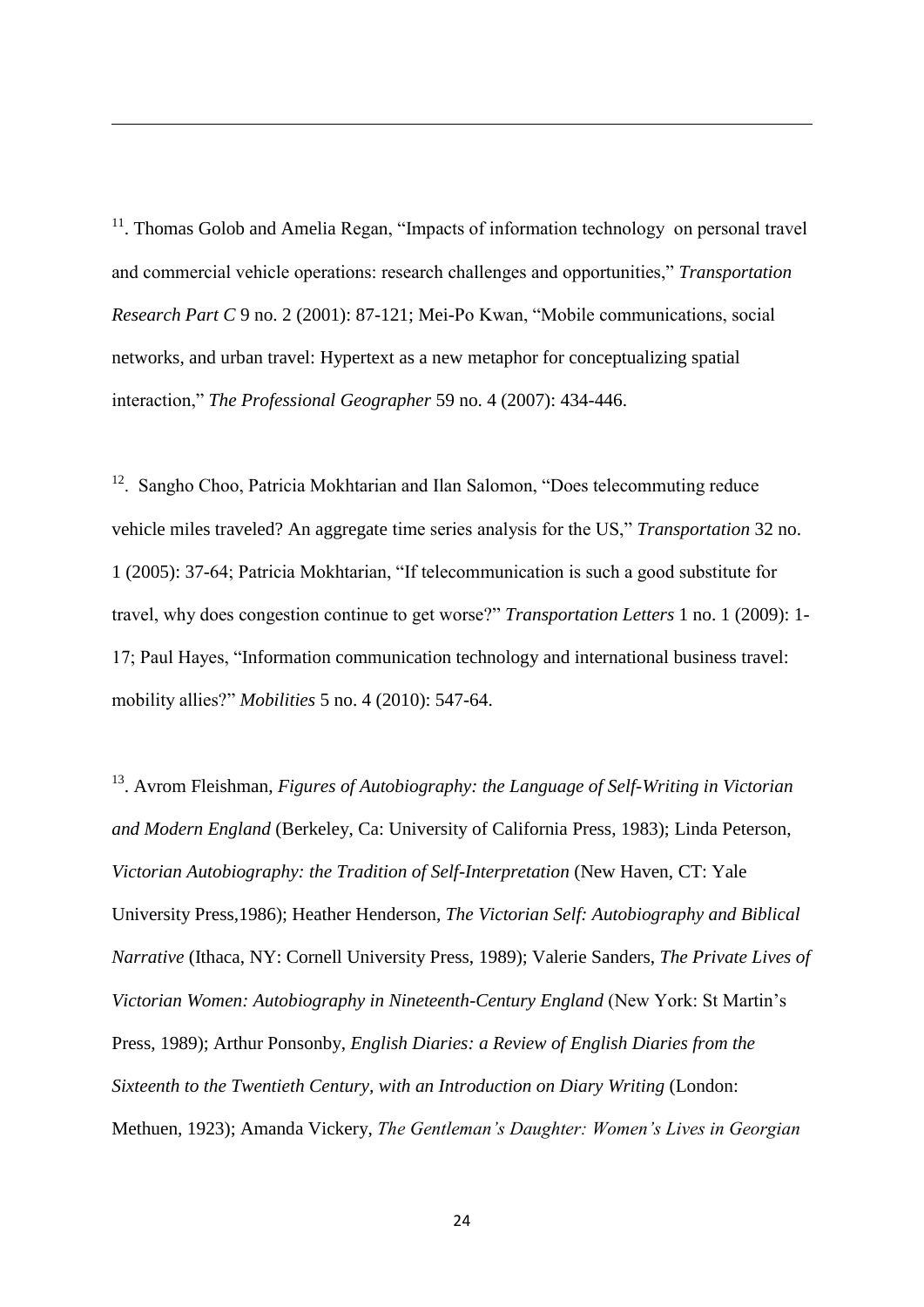*England* (New Haven, CT: Yale University Press, 1998); Heather Creaton, *Victorian Diaries: the Daily Lives of Victorian Men and Women* (London: Mitchel Beazley, 2001).

1

<sup>14</sup>. Carol Dyhouse, Girls Growing Up in Late-Victorian and Edwardian England (London: Routledge, 1981); Carol Dyhouse, *Feminism and the family in England 1880-1939* (Oxford: Blackwell, 1989); Leonore Davidoff and Catherine Hall, *Family Fortunes: men and women of the English middle class, 1780-1850* (London: Routledge, 2002 (revised edition).

 $15$ . The diary is published in full as: Colin Pooley, Siân Pooley and Richard Lawton, eds., *Growing up on Merseyside in the late-nineteenth century: the diary of Elizabeth Lee*  (Liverpool: Liverpool University Press, 2010).

 $16$ . Unpublished diary. Copy given to the author by the diarist. For a fuller analysis see: Colin Pooley, "From Londonderry to London: Identity and sense of place for a Protestant Northern Irish woman in the 1930s," *Immigrants and Minorities* 18 nos. 2 and 3 (1999): 189-213; Colin Pooley, "Getting to know the city: the construction of spatial knowledge in London in the 1930s," *Urban History* 31 no. 2 (2004): 210-28.

 $17$ . Unpublished Journal. Copy given to the author by the diarist's descendants. A copy of the journal can also be found in the Cornish Studies Library, Redruth, Cornwall, UK.

 $18$ . Unpublished life history. Copy given to the author by the diarist's descendants. For a fuller analysis see: Colin Pooley and Jean Turnbull, "Changing home and workplace in Victorian London: the life of Henry Jaques shirtmaker," *Urban History* 24 no. 2 (1997): 148-78.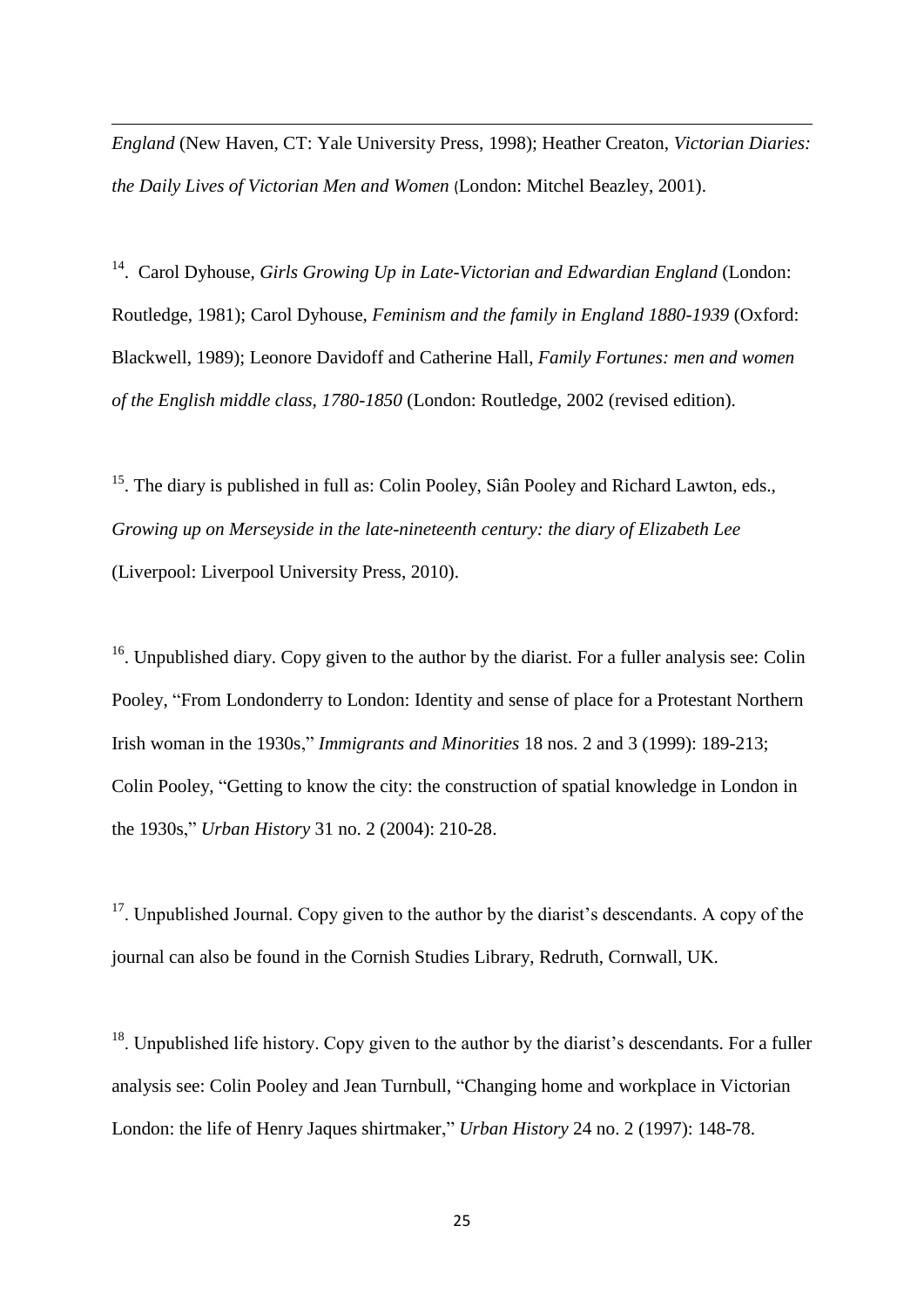<sup>19</sup>. Unpublished diary. Copy given to the author by the diarist's descendants. This diary is quite sketchy and will be used only briefly.

<sup>20</sup>. Life history of Henry Jaques (hereafter Jaques), April May, 1864.

 $21$  Jaques, 1875.

1

 $22$ . Jaques, 1886.

 $23$ . For a discussion see Colin Pooley and Siân Pooley "Constructing a suburban identity: the everyday life of a young late-Victorian female," *Journal of Historical Geography* 36 no. 4 (2010): 402-10.

<sup>24</sup>. Unpublished diary of Rhona Little (hereafter Little), Tuesday  $1<sup>st</sup>$  February, 1938.

<sup>25</sup>. Diary of Elizabeth Lee (hereafter Lee), Wednesday  $21<sup>st</sup>$  January, 1891.

 $26$ . Lee, Saturday  $5<sup>th</sup>$  March, 1892.

<sup>27</sup>. Transport for London website:

<http://www.tfl.gov.uk/corporate/modesoftransport/londonunderground/1608.aspx> (accessed June 20, 2012).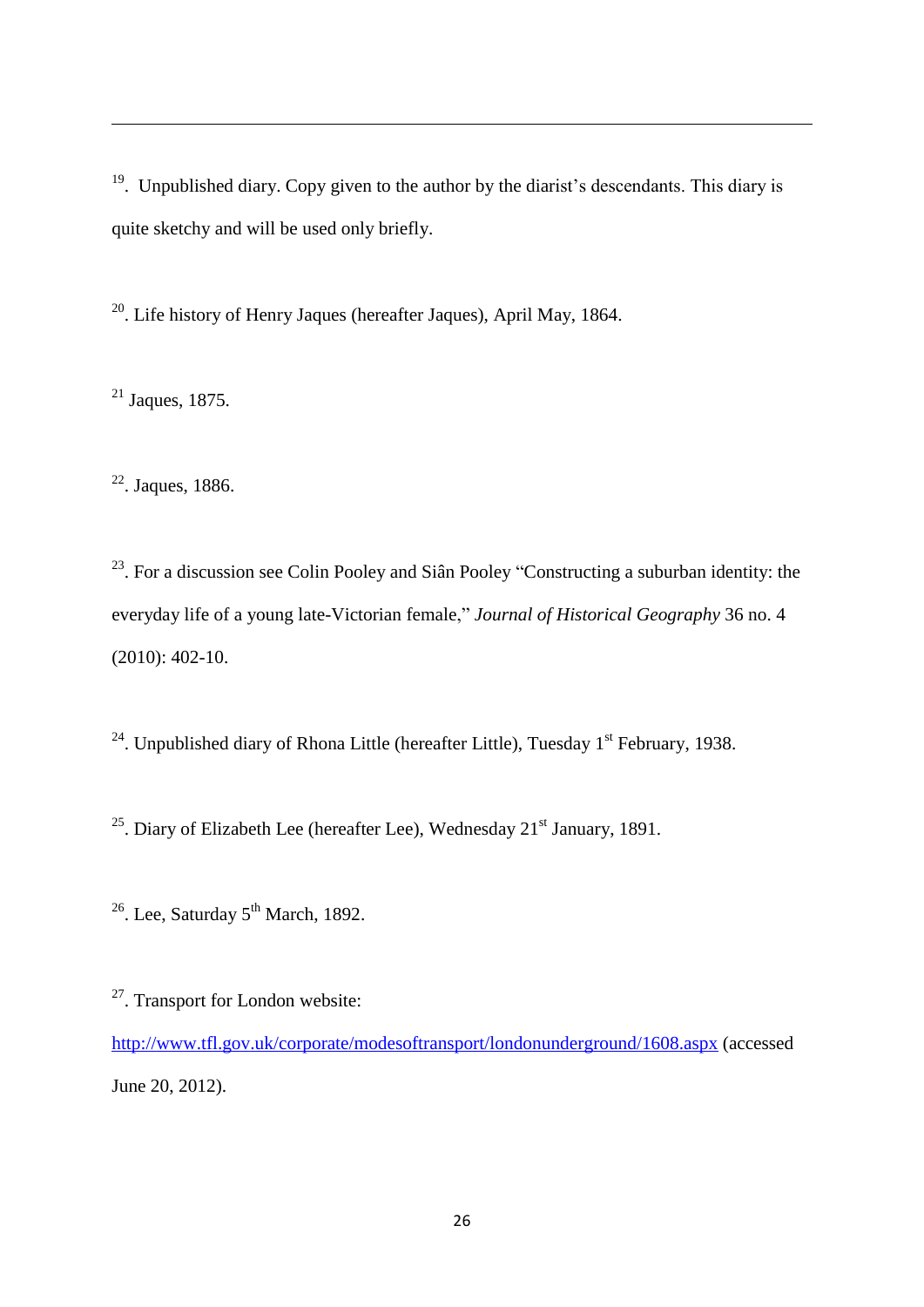<sup>28</sup>. This is Local London website:

1

[http://www.thisislocallondon.co.uk/news/topstories/804876.london\\_cars\\_move\\_no\\_faster\\_th](http://www.thisislocallondon.co.uk/news/topstories/804876.london_cars_move_no_faster_than_chickens/) [an\\_chickens/](http://www.thisislocallondon.co.uk/news/topstories/804876.london_cars_move_no_faster_than_chickens/) (accessed June 20, 2012).

<sup>29</sup>. 20's Plenty for Us website:  $\frac{http://www.20splentyforus.org.uk/}{}$  $\frac{http://www.20splentyforus.org.uk/}{}$  $\frac{http://www.20splentyforus.org.uk/}{}$  (accessed June 20, 2012).

30 . Colin Pooley, Jean Turnbull and Mags Adams, *A mobile century? Changes in everyday mobility in Britain in the twentieth century* (Aldershot: Ashgate, 2005).

 $31.$  Diary of Joseph Yates 1826-96, October  $23<sup>rd</sup>$  1838.

<sup>32</sup>. Janet Dickinson and Les Lumsdon, *Slow travel and tourism* (London: Earthscan, 2010); Jennie Germann-Molz, "Representing pace in tourism mobilities: staycations, slow travel and The Amazing Race," *Journal of Tourism and Cultural Change* 7 no.4, (2009): 270-86.

<sup>33</sup>. Lee, Friday 8<sup>th</sup> January, 1886.

 $34$ . Lee, Monday 1<sup>st</sup> March 1886.

 $35$ . Lee, Sunday  $27<sup>th</sup>$  March 1892.

 $36$ . Lee, Saturday 9<sup>th</sup> January 1992.

 $37$ . Lee, Monday  $31<sup>st</sup>$  October 1887.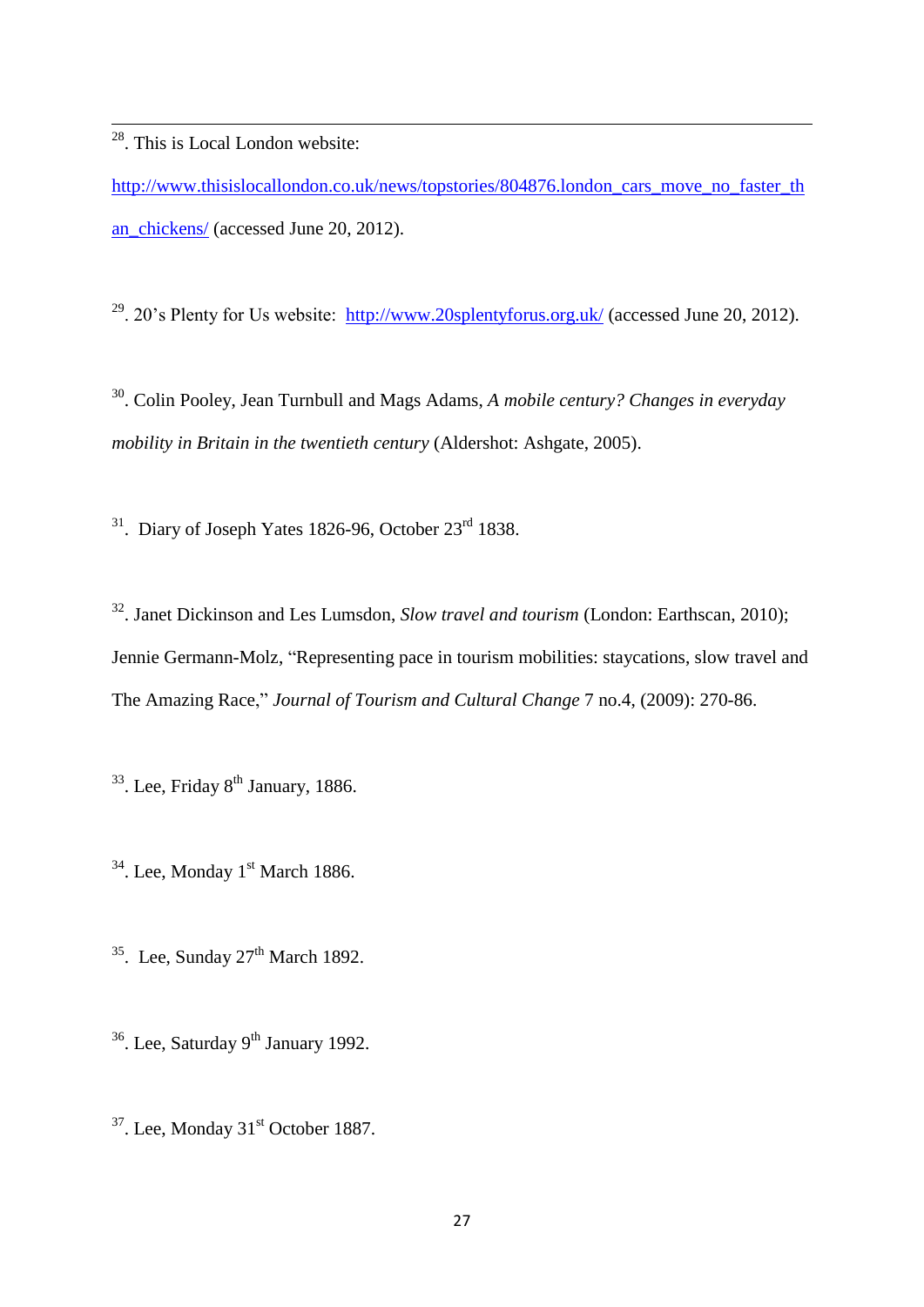. Lee, Thursday  $25<sup>th</sup>$  October 1888.

- . Lee, Monday  $18<sup>th</sup>$  August 1890.
- . Lee, Monday  $14<sup>th</sup>$  January 1884.
- . Lee, Sunday 19<sup>th</sup> July 1885.
- . Lee, Wednesday  $19<sup>th</sup>$  June 1889.
- . Lee, Sunday  $20<sup>th</sup>$  July 1890.
- <sup>44</sup>. Little, Thursday  $26<sup>th</sup>$  January 1939.
- <sup>45</sup>. Little, Saturday  $15^{th}$  to Sunday  $16^{th}$  July 1939.
- . Unpublished life history of John James, entries for March/April 1854.

. Sameer Kumar and Christopher Zahn, "Mobile communications: evolution and impact on business operations," *Technovation* 23 no. 6 (2003): 515-520.

<sup>48</sup>. The City of Glasgow was first reported 32 days overdue in *The Times* on 15<sup>th</sup> April 1854, although sightings of her wreckage were not reported until August  $31<sup>st</sup>$ . If John James had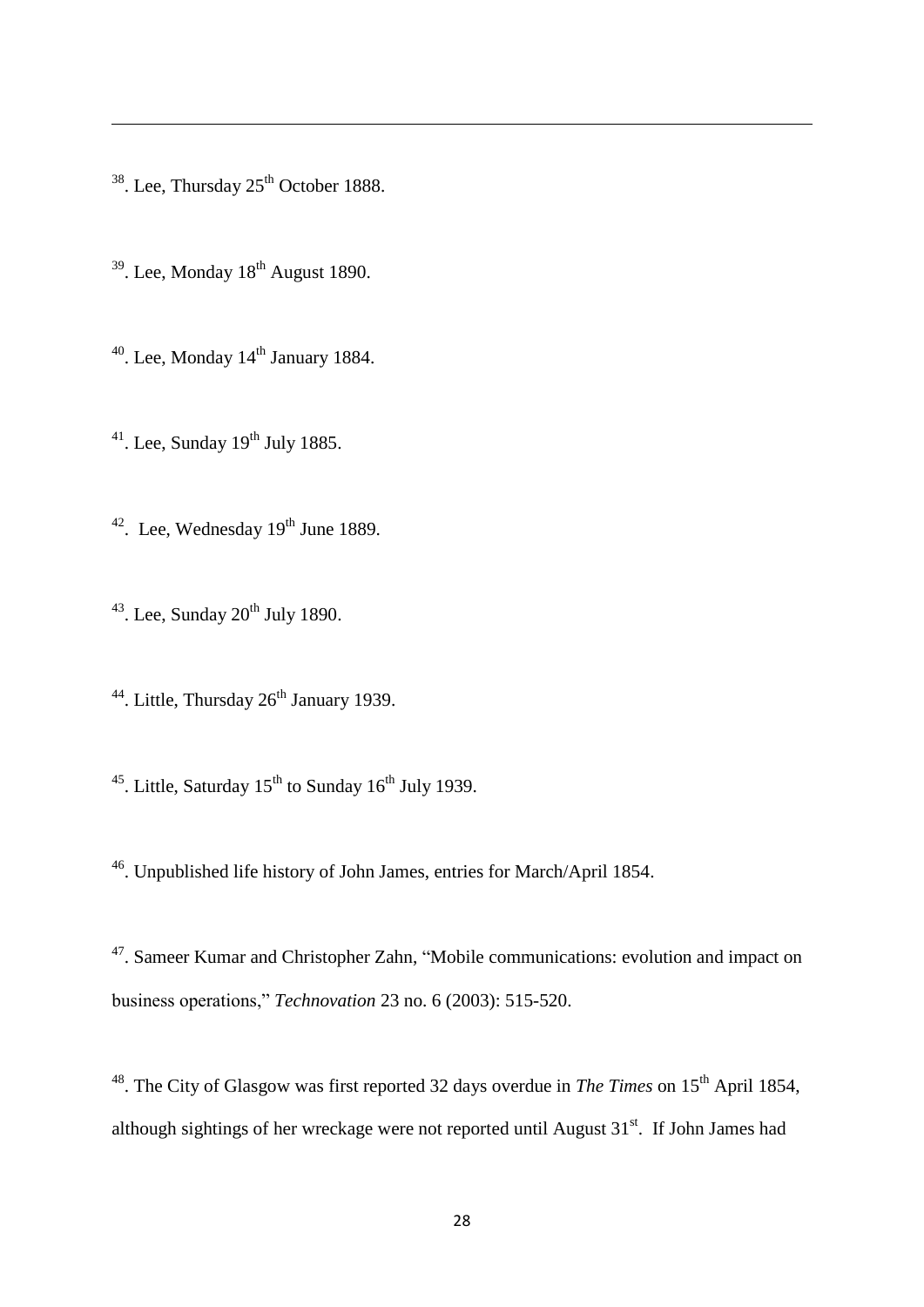written home as soon as he arrived in New York his letter would not have reached Cornwall until late April, sometime after the first reports that the City of Glasgow was overdue. Of course it is not known if his relatives would read a national newspaper. He may also have written home from Liverpool telling them he was not to sail on the City of Glasgow.

<sup>49</sup>. Ken Beauchamp, *History of telegraphy* (Stevenage: The Institution of Engineering and Technology, 2001); Donald Read, "Reuters: news agency of the British Empire," *Contemporary Record* 8 no. 2 (1994): 195-212.

<sup>50</sup>. Martin Daunton, *Royal Mail: the Post Office since 1840* (London: Athlone Press, 1985).

 $51$ . Lee, Saturday  $24<sup>th</sup>$  April 1886.

1

 $52$ . Lee, Wednesday  $20<sup>th</sup>$  August 1890.

 $53$ . Lee, Saturday 4<sup>th</sup> June 1892. It had been almost two weeks since she had heard from Mr Young.

<sup>54</sup> . Cresswell, *On the move*; Urry, *Mobilities*; Adey, *Mobility*.

<sup>55</sup> . Sean O'Connell, *Class, gender and motoring 1890-1939* (Manchester: Manchester University Press, 1998); Peter Merriman, *Driving spaces: a cultural historical geography of England's M1 motorway* (Oxford: Blackwell, 2007); Jim Conley and Arlene Tigar Mclaren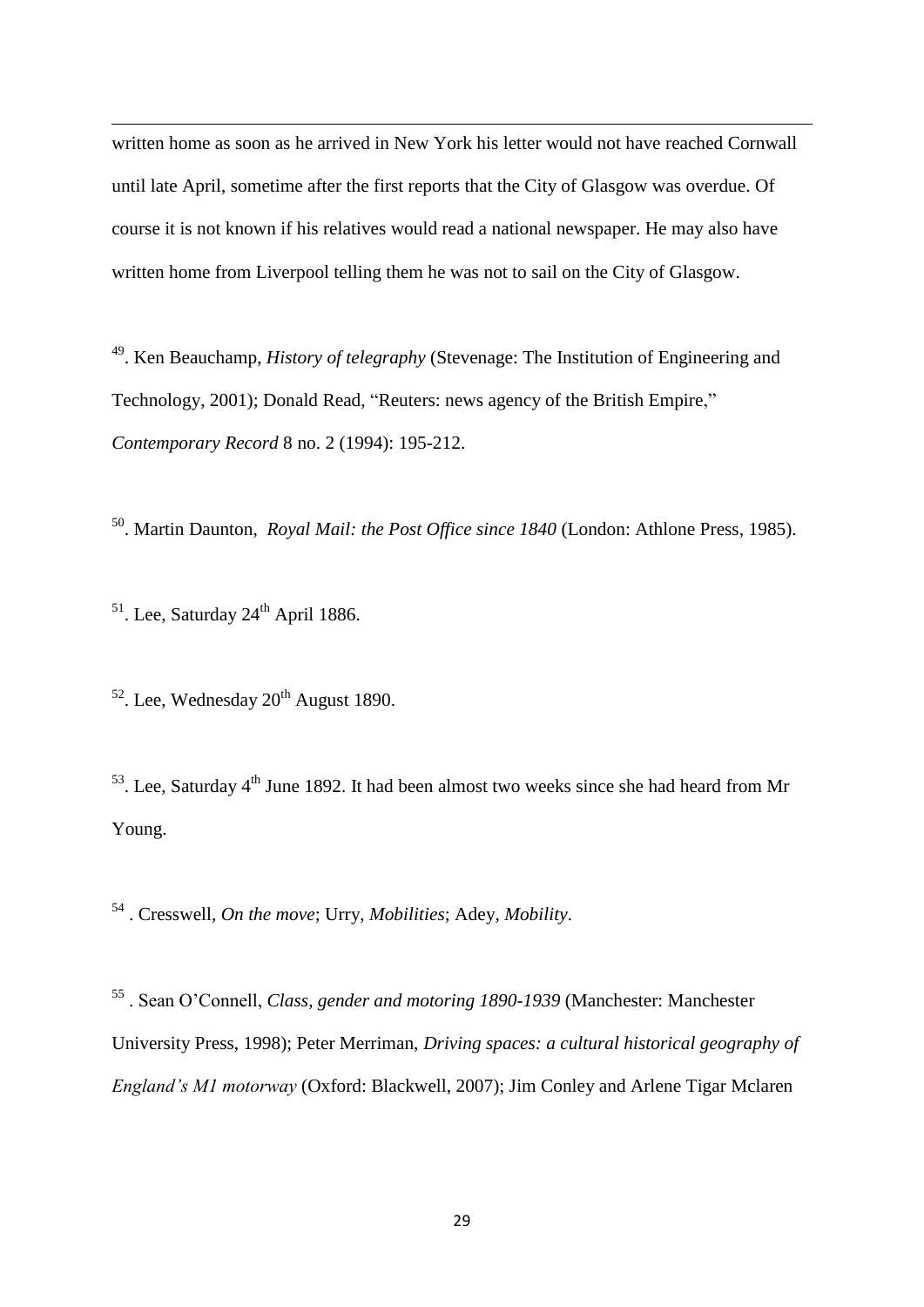eds., *Car troubles: critical studies of automobility and auto-mobility* (Farnham: Ashgate, 2009).

1

<sup>56</sup>. Icek Ajzen, "Perceived behavioural control, self efficacy, locus of control, and the theory of planned behavior," *Journal of Applied Social Psychology* 32 no. 4 (2002) 665-83.

<sup>57</sup>. Brad Allenby and Jonathan Fink, "Towards inherently secure and resilient societies," *Science,* 309 no. 5737 (August 2005): 1034-1036; Susan Christopherson, Jonathan Michie and Peter Tyler, "Regional Resilience: theoretical and empirical perspectives," *Cambridge Journal of Regions, Economy and Society* 3 no. 1 (2010): 3-10. Part of a special issue on 'The Resilient Region' pp1-167.

<sup>58</sup>. David Harvey, *The condition of postmodernity* (Oxford: Blackwell, 1989).

<sup>59</sup>. Mary Rose, The Lancashire cotton industry: A history since 1700 (Preston: Lancashire County Books, 1996); John Walton, Lancashire: a social history, 1558-1939 (Manchester: Manchester University Press, 1987).

 $60$ . Ruth Cowan, "The 'industrial revolution' in the home: household technology and social change in the 20<sup>th</sup> century," *Technology and Culture* 17 no. 1 (1976): 1-23; Ruth Cowan, *More work for mothers: the ironies of household technology from the Open hearth to the microwave* (New York: Basic Books, 1983); Lucy Delap, *Knowing their place. Domestic service in twentieth century Britain* (Oxford: Oxford University Press, 2011); Lucy Delap,